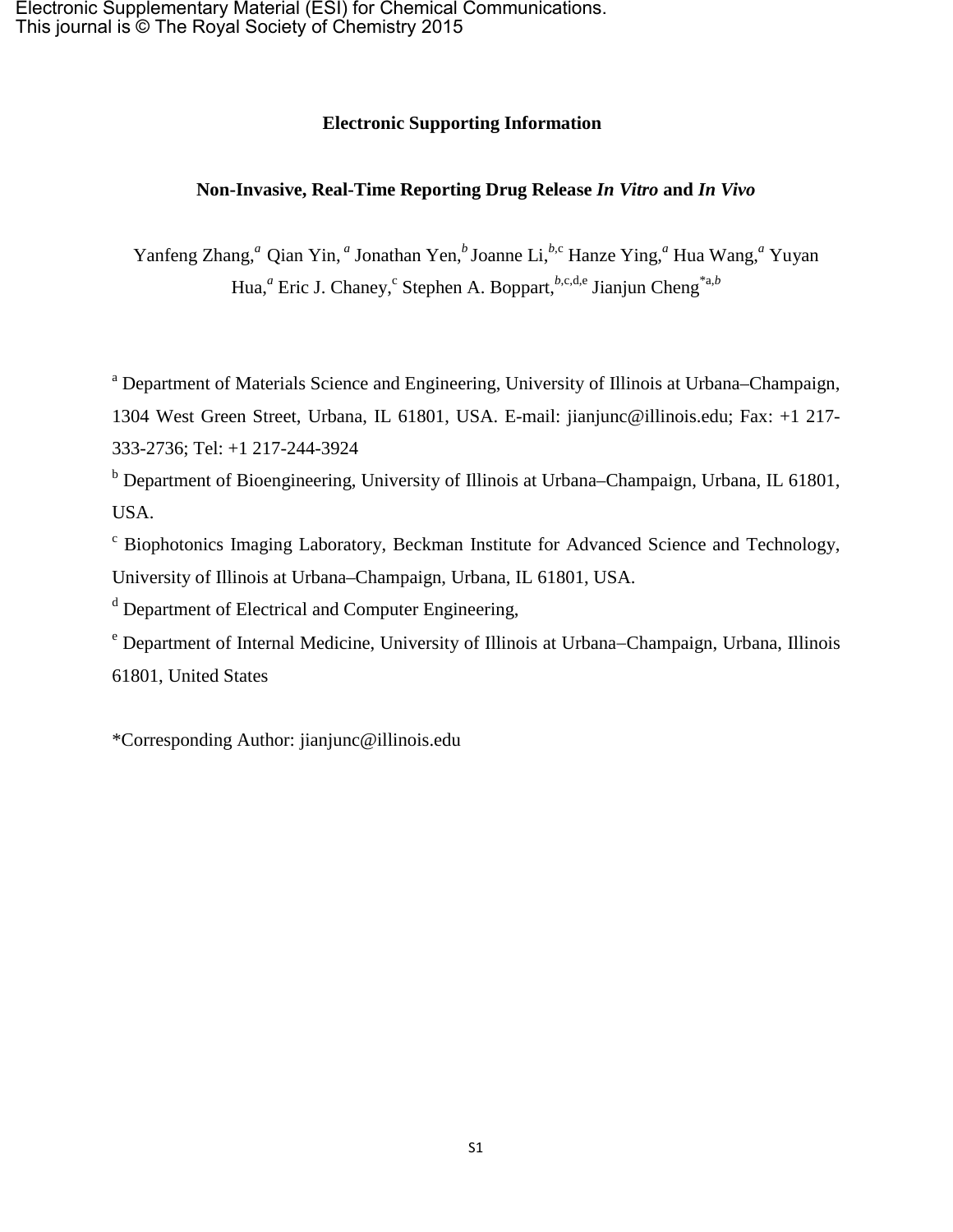#### **Experimental section**

**Materials.** Camptothecin (CPT) and 7-ethyl-10-hydroxycamptothecin (EHCPT) were purchased from Wilshire Technologies, Inc. (Princeton, NJ, USA) and used as received. 2-hydroxyethyl disulfide (HEDS), 1,6-hexanediol, phosgene (15 wt% in toluene), triphosgene, sodium hydride (NaH), diisopropyl azodicarboxylate (DIAD), IR-780 iodide, and other reagents and solvents were purchased from Sigma-Aldrich (St. Louis, MO, USA) and used as received unless otherwise specified. Tetrahydrofuran (THF) and dichloromethane (DCM) were dried with a column packed with alumina.

**Instrumentation.** NMR spectra were recorded on a Varian UI400 (400 MHz), UI500NB (500 MHz), or VXR-500 (500 MHz) spectrometer. Tandem gel permeation chromatography (GPC) was performed on a system equipped with an isocratic pump (Model 1100, Agilent Technologies, Santa Clara, CA, USA), a DAWN HELEOS 18-angle laser light scattering detector (also known as multi-angle laser light scattering (MALLS) detector; Wyatt Technology, Santa Barbara, CA, USA), and an Optilab rEX refractive index detector (Wyatt Technology). The detection wavelength of the HELEOS was set at 658 nm. Separations were performed on serially connected size exclusion columns (100 Å, 500 Å,  $10^3$  Å and  $10^4$ Å Phenogel columns, 5  $\mu$ m, 300  $\times$  7.8 mm, Phenomenex, Torrance, CA, USA) at 60 $^{\circ}$ C with DMF containing 0.1 M LiBr as the mobile phase. The HELEOS detector was calibrated with pure toluene without the need for external polymer standards and was used for the determination of the absolute molecular weights. The molecular weight of each polymer was determined from the *d*n/*d*c value calculated offline by means of the internal calibration system processed by the ASTRA V software (Version 5.1.7.3, Wyatt Technology). Measurement of fluorescence spectra of compounds was carried out on a LS55 fluorescence spectrometer (Perkin Elmer, Santa Clara, CA, USA). The NIR fluorescence imaging *in vivo* were conducted on a whole-animal fluorescence imaging system (Maestro, CRi, Inc) coupled with a 615-665 nm excitation filter and a 680-950 nm emission filter. The images were then analyzed using the Maestro *in vivo* fluorescence imaging software. HPLC was performed on a System Gold system (Beckman Coulter, Fullerton, CA, USA) equipped with a 126P solvent module, a System Gold 128 UV detector, and an analytical C18 column (Luna C18, 250 mm  $\times$  4.6 mm, 5 µm, Phenomenex). The UV wavelengths for the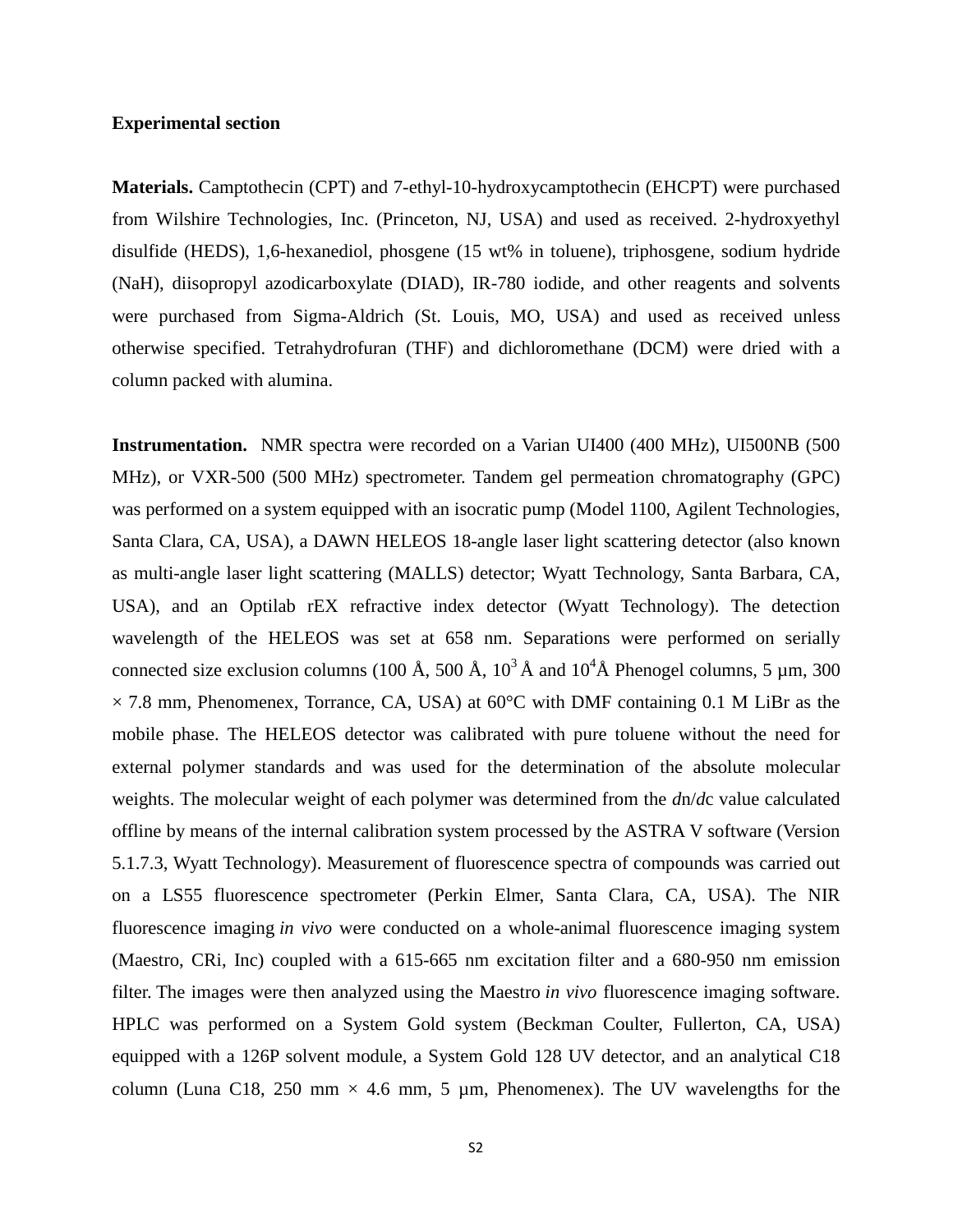analysis of CPT and CyN were set at 370 nm and 590 nm, respectively. The liquid chromatography-multiple-reaction monitoring-mass spectrometry (LC-MRM/MS) was employed for the quantification of CPT using the internal standard EHCPT at a concentration of 200 ng/mL. A calibration curve was established between 1 and 100 ng/mL of CPT. The LC-MRM/MS system consists of an analytical high performance liquid chromatography separation module Waters Alliance 2795 (Waters, Milford, MA) coupled with an electrospray ionization mass spectrometer (Waters QuattroUltima, Waters, Milford, MA). Samples were analyzed using a reversed-phase C18 column (Luna C18, 250 mm  $\times$  4.6 mm, 5 µm, Phenomenex). The solvent system was composed of two solutions: solution A  $(95\% \text{ H}_2\text{O}, 5\%$  acetonitrile  $(ACN)$  and 0.1% formic acid (FA)) and solution B (5%  $H<sub>2</sub>O$  and 95% ACN, and 0.1% FA). The 30 min gradient LC separation included 5 steps: 75% solvent A in 0–5 min (isocratic); 75–10% solvent A for 5– 15 min (linear); 10% solvent A for 15-25 min (isocratic); 10-75% solvent A for 25-28 min (linear); and 75% solvent A for 28-30 min (isocratic). The MRM data acquisition consisted of monitoring the following analytes in positive mode using these transitions (parent ion  $\rightarrow$ fragment ion, cone voltage, collision voltage), CPT (349.0  $\rightarrow$  219.0, 30 eV, 50 eV and 349.0  $\rightarrow$ 305.1, 30 eV, 20 eV), and EHCPT (393.0  $\rightarrow$  197.0, 30 eV, 50 eV and 393.0  $\rightarrow$  249.1, 30 eV, 50 eV) all with 100 ms dwell time. Quantification of CPT was determined using the peak areas normalized to the internal standard (EHCPT 200 ng/ml) and a previously calculated standard curve. Analytical data was processed using Waters Mass Lynx software (version 4.1).

**Synthesis of N-(3,6,9-trioxadecyl)phthalimide (TEG-PA). [1](#page-25-0)** Phthalimide (3.53 g, 24 mmol), triethylenglycol monomethylether (TEG-OH, 3.2 mL, 20 mmol), and PPh<sub>3</sub>  $(6.3 \text{ g}, 24 \text{ mmol})$ were dissolved in THF (100 mL). After 15 min, DIAD (4.73 mL, 24 mmol) was added dropwise at room temperature. After 12 h, the reaction was quenched by EtOH (40 mL). The solvent was removed and the residue was re-dissolved in hexane/EtOAc (1:1, v/v, 20 mL) and stirred at 40 °C for 1 h. The white solid was filtered and washed with the same solvent mixture (10 mL). The filtrate was concentrated under vacuum and the residues was purified by silica gel column chromatography (hexane/EtOAc, 4:1, v/v) to afford TEG-PA as colorless oil (5.55 g, yield 92%). <sup>1</sup>H NMR (CDCl<sub>3</sub>, 500 MHz): δ 7.81–7.77 (m, 2 H), 7.69–7.65 (m, 2 H), 3.83 (t, *J* = 5.5 Hz, 2 H), 3.71–3.67 (t,  $J = 5.5$  Hz, 2 H), 3.62–3.51 (m, 6 H), 3.40 (m, 2 H), 3.28 (s, 1 H). <sup>13</sup>C NMR (CDCl3, 500 MHz): δ 168.1, 133.8, 132.0, 123.1, 71.7, 70.4, 69.9, 67.7, 58.8, 37.1. ESI-MS (low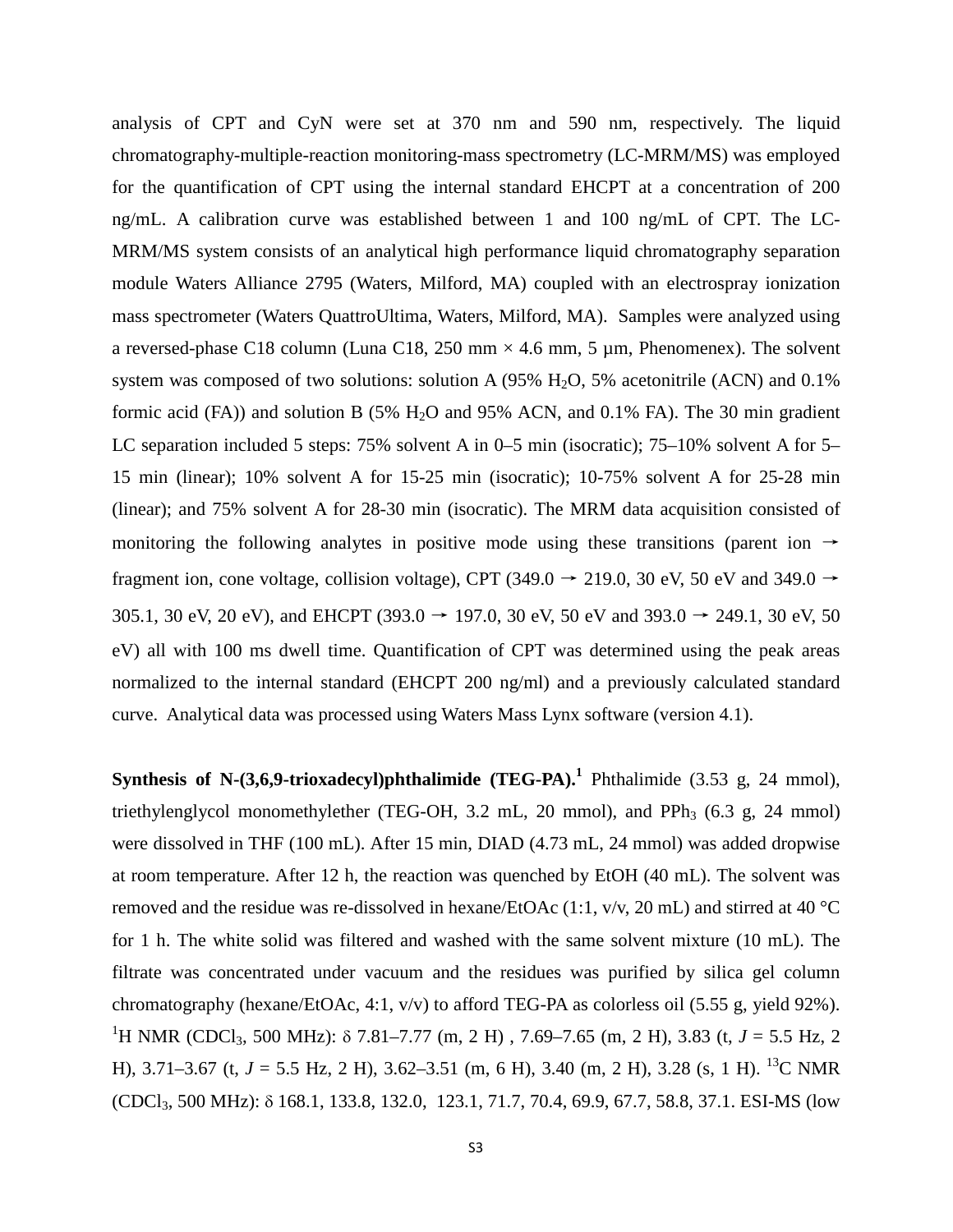resolution, positive mode): calculated for  $C_{15}H_{20}NO_5$ ,  $m/z$ , 294.1 [M + H]<sup>+</sup>; found 294.1 [M +  $H]^{+}.$ 

Scheme S1. General synthetic route of activatable prodrug (CPT-SS-CyN) and non-activatable prodrug (CPT-CC-CyN).



**Scheme S2.** Synthetic route of TEG-NH<sub>2</sub>.

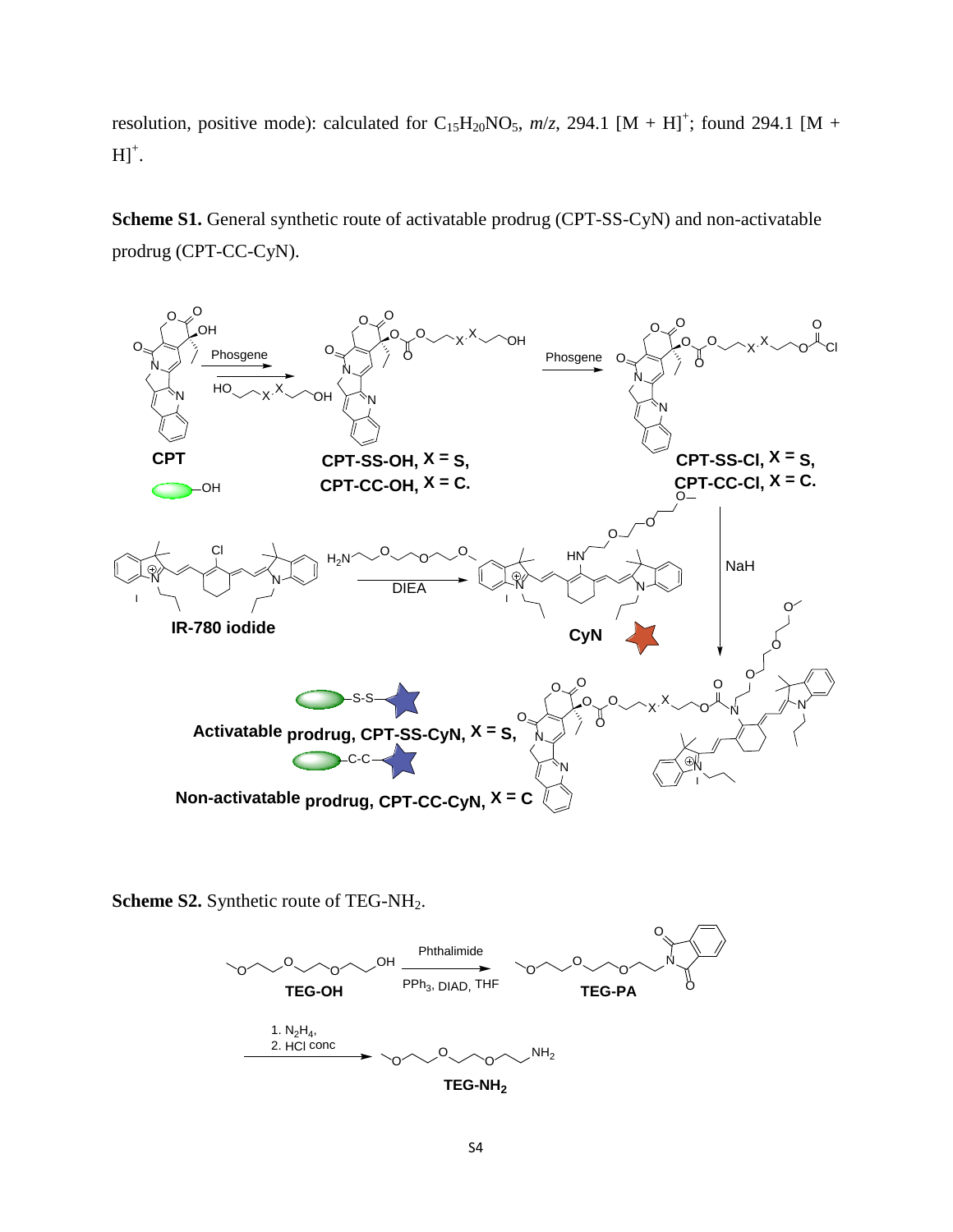**Synthesis of 3,6,9-trioxadecylamine (TEG-NH2)[.1](#page-25-0)** The TEG-PA (5.55 g, 18.9 mmol) and hydrazine monohydrate (1.16 mL, 22.4 mmol) were dissolved in EtOH (55 mL). The resulting mixture was refluxed for 5 h, whereupon a white precipitate formed. The slurry was allowed to cool and then treated with HCl (36 wt%, 4.8 mL), followed by refluxing again for 1 h. The slurry was allowed to cool to room temperature and the white solid was filtered off. The filtrate was concentrated under vacuum and the residue was dissolved in  $H<sub>2</sub>O$  (30 mL). The solution was brought to pH 11 with 1 N NaOH ( $\approx$  20 mL). The aqueous phase was saturated with NaCl and extracted with DCM ( $4 \times 30$  mL). The combined organic phases were dried over anhydrous Na2SO4. The slightly brownish liquid was obtained after removal of the solvent. The residue was purified by reduce pressure distillation, which afforded TEG-NH<sub>2</sub> as a colorless liquid (2.2 g, 68%). <sup>1</sup>H NMR (CDCl<sub>3</sub>, 500 MHz): δ 3.62 (s, 4H), 3.53 (s, 2H), 3.47 (s, 2H), 3.34 (s, 3H), 2.82  $(s, 2H), 1.40$   $(s, 2H).$  <sup>13</sup>C NMR (CDCl<sub>3</sub>, 500 MHz):  $\delta$  73.2, 71.8, 70.5, 70.4, 70.1, 58.9, 41.6. ESI-MS (low resolution, positive mode): calculated for  $C_7H_{18}NO_3$ ,  $m/z$ , 164.1 [M + H]<sup>+</sup>; found  $164.1 [M + H]^{+}$ .

**Scheme S3.** Synthetic route of CPT-SS-OH.



**Synthesis of CPT-SS-OH**. CPT (700 mg, 2 mmol) and triphosgene (220 mg, 0.67 mmol) were dispersed in DCM (100 mL), to which DMAP (780 mg, 6.4 mmol) was added. The mixture was stirred at room temperature for 15 min. 2-Hydroxyethyl disulfide (HEDS) (1.54 g, 10 mmol) in THF (20 mL) was added. The solution was stirred at room temperature overnight, diluted with DCM (400 mL) and washed with HCl (pH 1,  $3 \times 40$  mL) and then with water ( $3 \times 40$  mL). The organic phase was dried with Na2SO4. After the solvent was removed under vacuum, CPT-SS-OH was purified by silica gel column chromatography (EtOAc/MeOH =  $10:1$  v/v) to give a slight yellow solid (560 mg, yield 57%). <sup>1</sup>H NMR (CDCl<sub>3</sub>, 500 MHz):  $\delta$  8.45 (s, 1H), 8.26 (d, *J* = 8.5 Hz, 1H), 7.98 (dd, *J* = 8.2, 1.3 Hz, 1H), 7.88 (ddd, *J* = 8.5, 6.9, 1.5 Hz, 1H), 7.71 (ddd, *J* = 8.0, 6.8, 1.1 Hz, 1H), 7.46 (s, 1H), 5.74–5.45 (d, *J* = 17.2 Hz, 2H), 5.27 (s, 2H), 4.47–4.33 (m,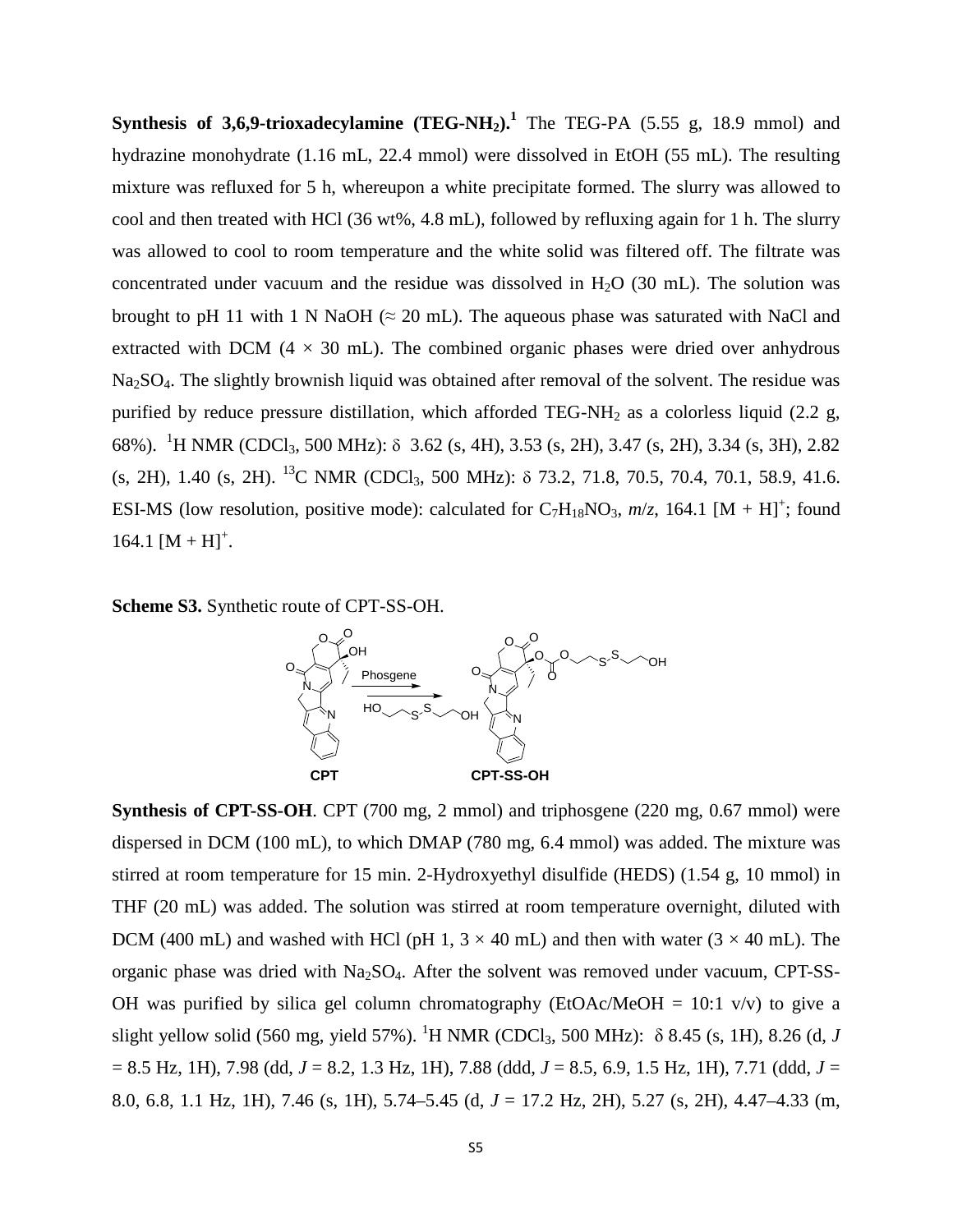2H), 3.93 (tq, *J* = 11.5, 5.9 Hz, 2H), 3.07–2.84 (m, 4H), 2.32 (dq, *J* = 14.9, 7.4 Hz, 2H), 2.19 (dq,  $J = 14.9, 7.5$  Hz, 2H), 1.05 (g,  $J = 7.6$  Hz, 3H). <sup>13</sup>C NMR (CDCl<sub>3</sub>, 500 MHz):  $\delta$  168.2, 160.3, 156.2, 154.1, 149.0, 147.8, 145.9, 145.6, 134.8, 134.6, 131.9, 130.7, 130.0, 129.0, 128.4, 127.2, 126.5, 125.1, 124.3, 119.8, 98.3, 81.2, 68.2, 65.0, 62.5, 52.6, 32.6, 9.5. ESI-MS (low resolution, positive mode): calculated for  $C_{25}H_{25}N_2O_7S_2$ ,  $m/z$ , 529.1  $[M + H]^+$ ; found 529.1  $[M + H]^+$ .

**Scheme S4.** Synthetic route of CyN.



**Synthesis of CyN**. IR-780 iodide (130 mg, 0.2 mmol), TEG-NH<sub>2</sub> (98 mg, 0.6 mmol), and N,Ndiisopropylethylamine (DIPEA, 52 µL, 0.4 mmoL) were dissolved in acetonitrile (ACN) (3 mL). The mixture was stirred at 80  $^{\circ}$ C for 1 h. The solution was cooled to room temperature. The residues were purified by silica gel column chromatography (EtOAc/MeOH, 100:1 to 20:1, v/v) to afford the CyN as blue solid (110 mg, yield 69%). <sup>1</sup>H NMR (CDCl<sub>3</sub>, 500 MHz):  $\delta$  7.76 (d, *J* = 13.1 Hz, 2H), 7.35–7.26 (m, 4H), 7.14–7.06 (m, 2H), 6.90 (d, *J* = 7.8 Hz, 2H), 5.70 (d, *J* = 12.9 Hz, 2H), 4.05–3.95 (m, 2H), 3.87–3.80 (m, 4H), 3.77–3.63 (m, 2H), 3.61–3.47 (m, 2H), 3.42 (s, 3H), 2.51 (t, *J* = 6.4 Hz, 4H), 1.92 (m, 4H), 1.89–1.66 (m, 12H), 1.59 (m, 4H), 1.37–1.25 (m, 2H), 1.06 (t, *J* = 7.4 Hz, 6H). 13C NMR (CDCl3, 500 MHz): δ 173.2, 146.5, 144.4, 142.3, 141.2, 140.5, 128.3, 126.6, 116.8, 108.6, 104.8, 71.6, 71.2, 70.1, 59.0, 54.4, 51.2, 49.5, 45.1, 30.3, 27.7, 26.8, 25.8, 24.7, 21.4, 11.9, 10.6. ESI-MS (low resolution, positive mode): calculated for  $C_{43}H_{60}N_3O_3$ ,  $m/z$ , 666.4 [M]<sup>+</sup>; found 666.3 [M]<sup>+</sup>.

### **Scheme S5.** Synthetic route of CPT-SS-CyN.

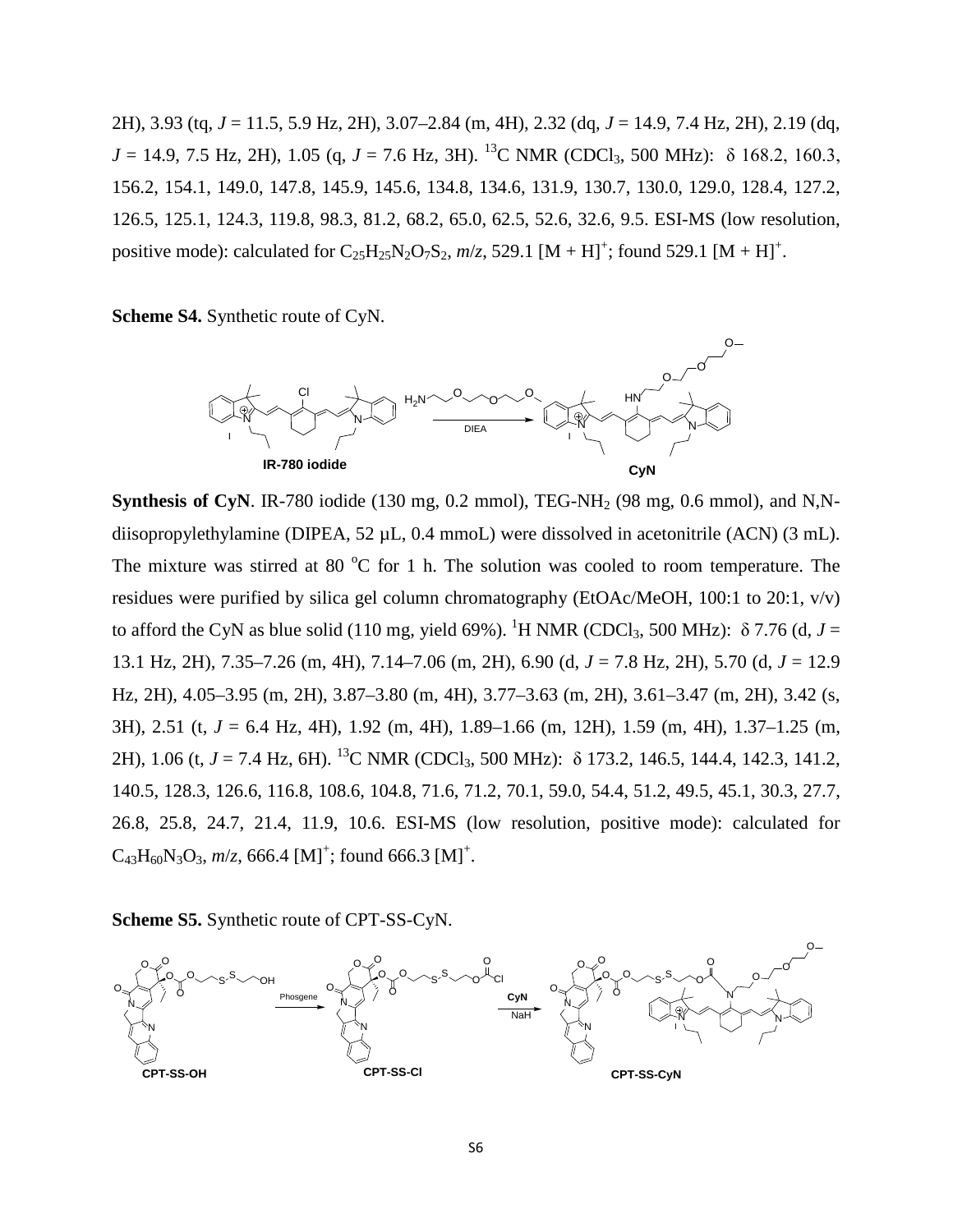**Synthesis of CPT-SS-CyN.** CPT-SS-Cl (Scheme S4) was first prepared. Phosgene solution in toluene (2 mL, 15% w/w, 2.88 mmol) was added to the solution of CPT-SS-OH (100 mg, 0.19 mmol) in dry THF (5 mL) with stirring. The mixture was stirred for 16 h at room temperature. The excess phosgene and solvents were removed under reduced pressure, and the phosgene in the vacuum traps was deactivated by aqueous NaOH. The resulting yellowish solid residue (CPT-SS-Cl) was used in the subsequent reaction without further purification.

CyN (126 mg, 0.19 mmol) was dissolved in THF (10 mL), to which NaH (8 mg, 0.33 mmol) was added. The resulting mixture was stirred at room temperature for 20 min, with the color of the solution changing from dark blue to orange. The THF solution of CPT-SS-Cl (10 mL) was added dropwise over the course of 5 min, followed by the addition of DIPEA (52  $\mu$ L, 0.4 mmoL). The mixture was stirred at room temperature overnight. After that, the solution was diluted with DCM (400 mL), washed with HCl (pH 1,  $3 \times 40$  mL) and then with water ( $3 \times 40$  mL). The organic phase was dried with  $Na<sub>2</sub>SO<sub>4</sub>$ . After the solvent was removed under vacuum, CPT-SS-CyN was purified by silica gel column chromatography ( $EtOAc/MeOH = 50:1$  to 3:1, v/v) to give a green solid (36 mg, yield 15.9%). <sup>1</sup>H NMR (CDCl<sub>3</sub>, 500 MHz):  $\delta$  8.56 (s, 1H), 8.25 (d, 1H), 8.03 (t, 1H), 7.86 (d, 1H), 7.73–7.55 (m, 3H), 7.44–7.12 (m, 5H), 7.01–6.91 (m, 2H), 6.31– 6.17 (m, 2H), 5.74–5.54 (m, 4H), 4.50–4.06 (m, 4H), 3.94–3.51 (m, 10H), 3.34 (s, 3H), 2.94– 2.72 (m, 4H), 2.60 (m, 4H), 2.31–2.05 (m, 2H), 2.00–1.83 (m, 4H), 1.83–1.65 (s, 12H), 1.33– 0.88 (m, 9H). <sup>13</sup>C NMR (CDCl<sub>3</sub>, 500 MHz): δ 173.4, 168.5, 160.3, 156.7, 154.9, 151.0, 147.8, 145.9, 144.7, 142.6, 141.8, 140.9, 134.2, 131.3, 130.7, 129.0, 128.4, 127.2, 126.0, 125.1, 124.3, 119.8, 116.0, 108.4, 104.5, 98.5, 81.7, 71.0, 70.1, 68.6, 65.0, 62.3, 59.3, 54.8, 52.1, 51.2, 49.5, 45.2, 36.4, 30.7, 27.0, 26.8, 25.6, 24.8, 21.4, 11.9, 10.3, 9.0. ESI-MS (low resolution, positive mode): calculated for  $C_{69}H_{82}N_5O_{11}S_2$ ,  $m/z$ , 1220.5 [M]<sup>+</sup>; found 1220.5 [M]<sup>+</sup>. The purity of CPT-SS-CyN was over 95% by Prep-HPLC.

**Synthesis of CPT-CC-CyN.** The non-activatable prodrug CPT-CC-CyN (Scheme S1) was synthesized by following the same method as CPT-SS-CyN preparation using 1,6-hexanediol instead of 2-hydroxyethyl disulfide as the starting materials. After purification, a green solid was obtained (30 mg, overall yield 8.2%). <sup>1</sup>H NMR (CDCl<sub>3</sub>, 500 MHz):  $\delta$  8.60 (s, 1H), 8.30 (d, 1H), 8.08 (t, 1H), 7.92 (d, 1H), 7.75–7.53 (m, 3H), 7.44–7.10 (m, 5H), 7.03–6.95 (m, 2H), 6.32–6.11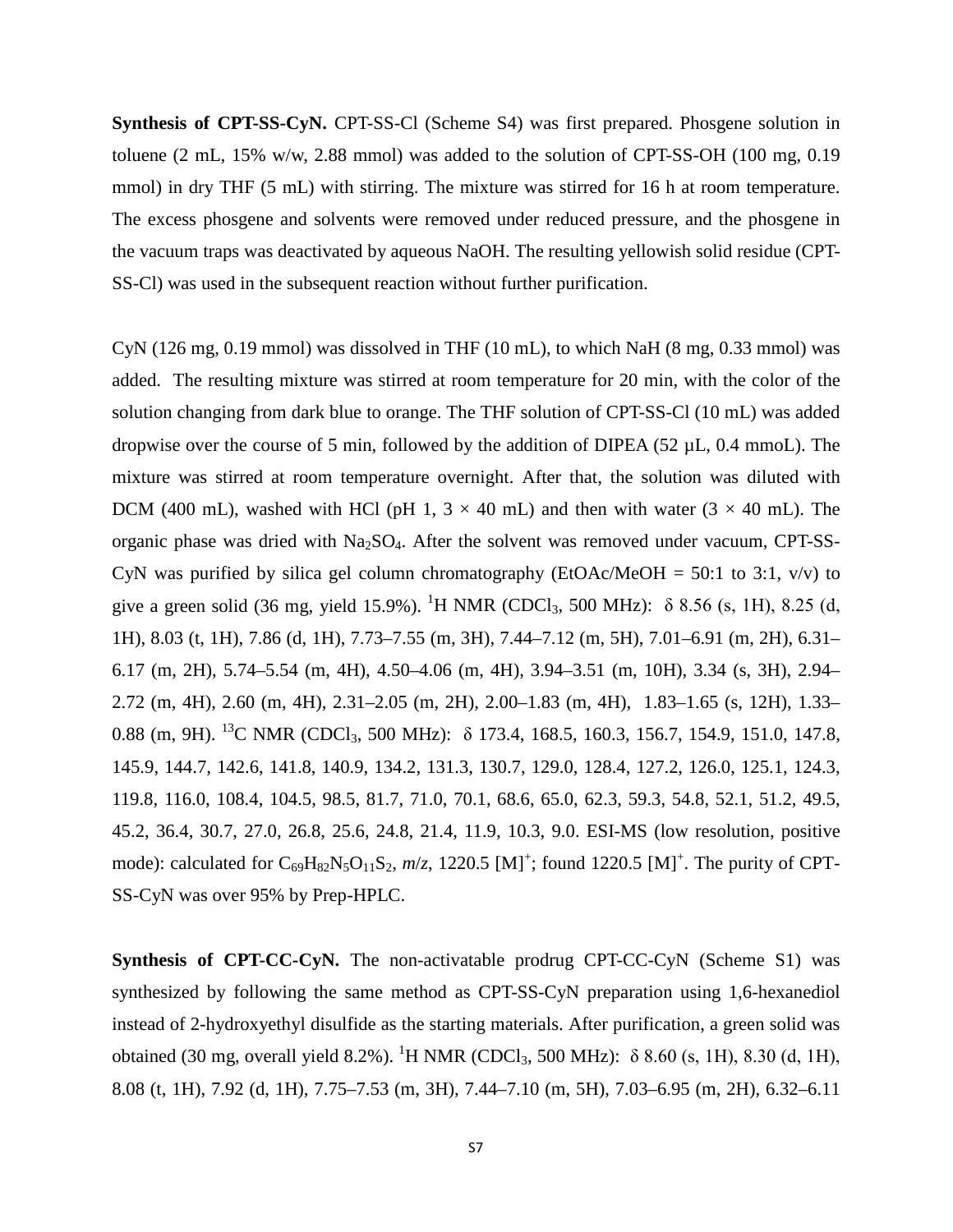(m, 2H), 5.75–5.57 (m, 4H), 4.52–4.01 (m, 4H), 3.90–3.53 (m, 10H), 3.34 (s, 3H), 2.92–2.70 (m, 4H), 2.34–2.10 (m, 2H), 2.04–1.88 (m, 4H), 1.85–1.55 (m, 16H), 1.42–0.98 (m, 13H). ESI-MS (low resolution, positive mode): calculated for  $C_{71}H_{86}N_5O_{11}$ ,  $m/z$ , 1184.6 [M]<sup>+</sup>; found 1184.7 [M]<sup>+</sup>. The purity of CPT-SS-CyN was over 95% by Prep-HPLC.

## **General procedure for the degradation of CPT-SS-CyN and analysis of drug release by HPLC**

To the solution of CPT-SS-CyN (20 uM, 1 mL) in DMF/PBS (1:49,  $v/v$ ), DTT in PBS (2 mM, 1 mL) was added. And the solution was incubated at 37  $^{\circ}$ C for a specified period of time. The solution was used for HPLC analysis.

#### **MTT assay of CPT, CPT-SS-CyN, and CyN.**

The HeLa cells (ATCC, Manassas, VA, USA) used for MTT assays were cultured in MEM medium containing 10% Fetal Bovine Serum (FBS), 100 units/mL aqueous Penicillin G and 100 μg/mL streptomycin (Invitrogen, Carlsbad, CA, USA). HeLa cells were seeded in a 96-well plate for 24 h (3, 000 cells per well). They were then washed once with PBS (100  $\mu$ L). Freshly prepared solutions of CPT, CPT-SS-CyN, and CyN of different concentrations in cell medium (100  $\mu$ L/well) were added to the cells. After incubation at 37 °C for 72 h, the medium was removed. Standard MTT (3-(4,5-dimethylthiazol-2-yl)-2,5-diphenyltetrazolium bromide) assay protocols were followed.<sup>[2](#page-25-1)</sup> The absorbance wavelength on a microplate reader (Perkin Elmer, Victor $<sup>3</sup>$ <sub>TM</sub> V, Waltham, MA, USA) was set at 590 nm for the MTT assay. The half maximal</sup> inhibitory concentration  $(IC_{50})$  was determined by half-cell viability concentration from the MTT assay test.

**Determination of the relationship between the fluorescence intensity per cell in the images analyzed by GE In-Cell Analyzer, the amount of CyN released from CPT-SS-CyN analyzed by fluorescence spectrometer and the amount of CPT released from CPT-SS-CyN analyzed by LC-MRM/MS.**

HeLa cells were plated in a 6-well plate at a confluency of 150, 000 cells per well (6 wells per group) for 48 h. Cells were then washed once with PBS  $(1 \times, 1.0 \text{ mL})$  and the medium was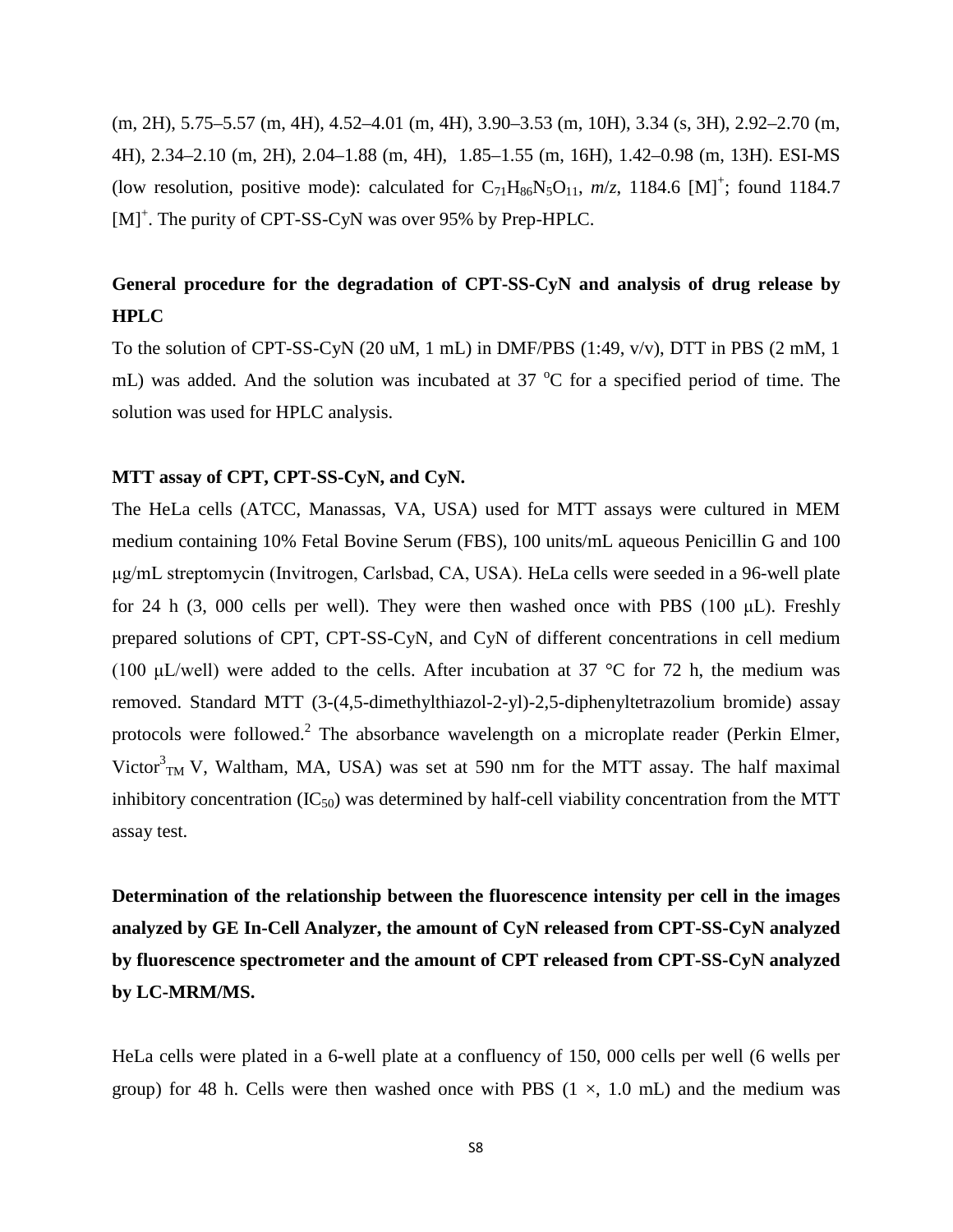replaced with Opti-MEM (1.0 mL). Freshly prepared solutions of CPT-SS-CyN with different concentrations in cell medium (1.0 mL/well) were added to the cells directly and mixed by gentle shaking. After incubation at 37 °C for 3.5 h, the Hoechst (1 µg/mL) was added to the cells, and incubated for another 30 minutes. And then the medium was removed, cells were then washed 3 times with PBS  $(1 \times, 1.0 \text{ mL})$  and the media was replaced with Opti-MEM  $(2.0 \text{ mL})$  and placed directly into the GE In Cell Analyzer 2000 at  $20 \times$  objective magnification for imaging. The imager was set to take 6 random fields in each well in bright field, DAPI (excitation at 320-370 nm, emission at 430-580 nm) and Cy5 channel (excitation at 640-660 nm, emission at 680-750 nm) every 10 min. The images were then stored and analyzed using the GE In Cell Investigator Workstation software. In brief, a protocol was established to identify cells by the nuclear stain and the fluorescence intensity of the CY5 channel was obtained in the cell and quantified. For each group, 3 wells were treated by Trypsin containing MEM medium (0.25%, 1.0 mL) for 5 min, and diluted to 2 mL with MEM medium. The cell numbers were determined by flow cytometry. The other 3 wells were treated by RIPA buffer (0.5 mL) for 20 min, and diluted to 2 mL with PBS buffer  $(1 \times)$ . The solutions were analyzed by fluorescence spectrometer (excitation at 640 nm). The concentrations of CyN in solution was determined from concentration dependent fluorescence intensity standard curve of CyN in RIPA/PBS (1/3, v/v) buffer (excitation at 640 nm). Then, the solutions were dried via lyophilization for 48h, and the mixtures were redispersed in methanol (2.0 mL). The suspension solution was centrifuged at 15,000 rpm for 15 min and the upper layer of the solutions was used for LC-MRM/MS analysis.

# **Real time monitoring the fluorescence enhancement from CPT-SS-CyN and CPT-CC-CyN in HeLa cells using GE In Cell Analyzer.**

HeLa cells were plated in 24 well plates at a confluency of 50,000 cells per well. They were then stained with Hoechst (1  $\mu$ g/mL) for 30 minutes and then washed with PBS (3  $\times$  1.0 mL). The media was replaced with Opti-MEM (1.0 mL). The CPT-SS-CyN or CPT-CC-CyN (0.5  $\mu$ M) were then added to the cells, mixed by gentle shaking, and placed directly into the GE In Cell Analyzer 2000 at  $20 \times$  objective magnification for imaging. The imager was set to take 6 random fields in each well in bright field, DAPI, and CY5 channels every 10 min. The images were then stored and analyzed using the GE In Cell Investigator Workstation software. In brief, a protocol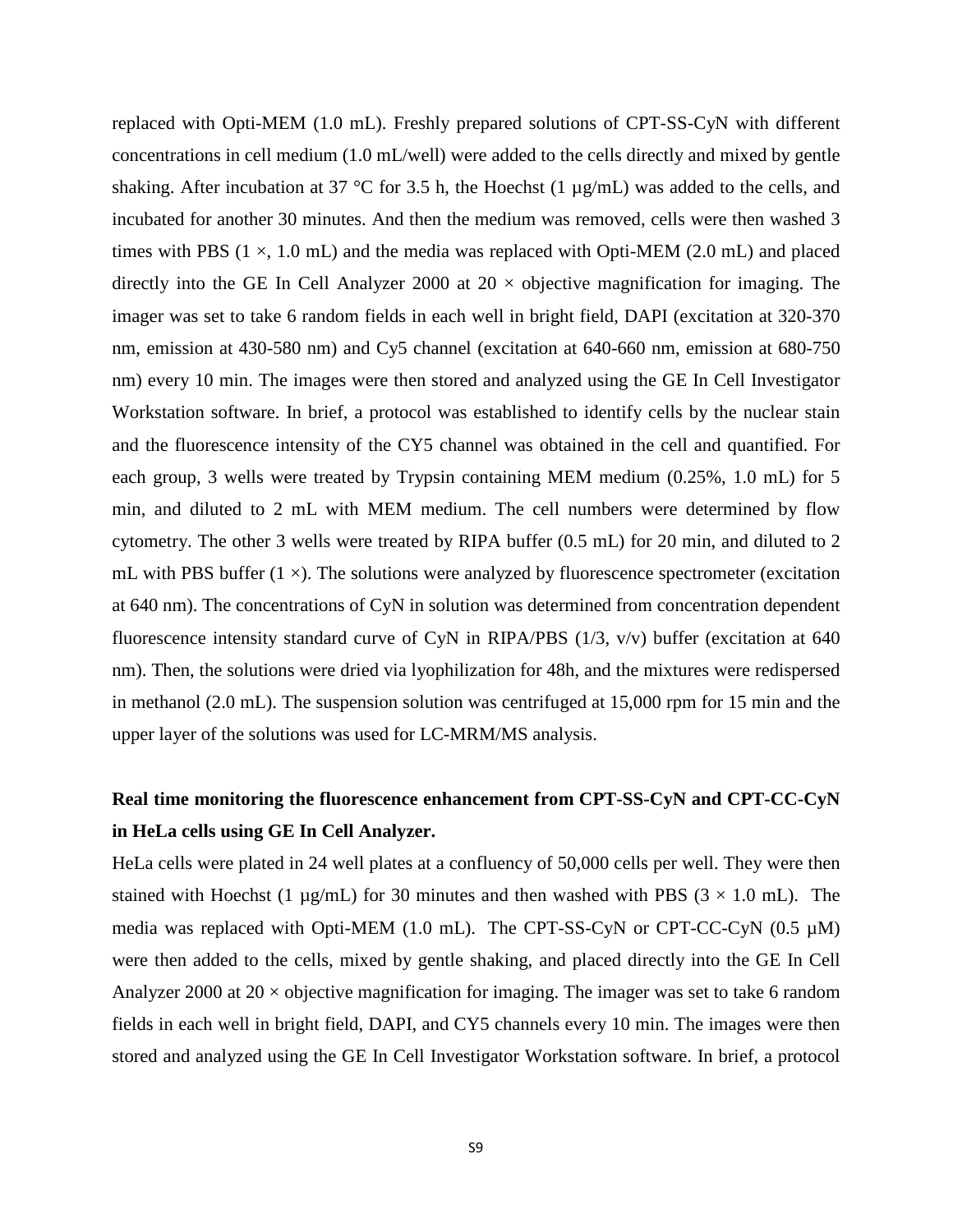was established to identify cells by the nuclear stain and the fluorescence intensity of the CY5 channel was obtained in the cell and quantified.

**Real-time monitoring of the fluorescence enhancement from CPT-SS-CyN in A375 melanoma tumor implanted athymic nude mice using Maestro** *in vivo* **whole-animal fluorescence imaging system.** 

Athymic nude mice (female, 6-8 weeks old) bearing subcutaneous A375 melanoma tumors (average tumor size  $\approx$ 500 mm<sup>3</sup>) were grouped to minimize the difference of tumor size and body weight in all the groups (n=3). The mice received intratumoral injection of CPT-SS-CyN (5 nmol in 25  $\mu$ L DMSO/PBS (1:10, v/v)). Mice were anesthetized 5 min post-injection with isoflurane/oxygen for 3 min, and then imaged under anesthesia using a whole-body fluorescence imaging system (Maestro, CRi, Inc.) coupled with a 615−655 excitation filter and a 680−950 nm emission filter. General anesthesia was maintained by isoflurane/oxygen during the experiment and the mice were allowed to recover after imaging. The same mice were then re-imaged in the imaging system every 30 min for 5 h. After the imaging study was complete, the mice were euthanized. The fluorescence images of the mice were processed using the Maestro *in vivo* fluorescence imaging software. Based on the fluorescence spectra of the dyes obtained from the tumor areas, the fluorescence intensity at 740 nm at different time points were used to semiquantitatively analyze the CPT release profiles in each tumor tissue.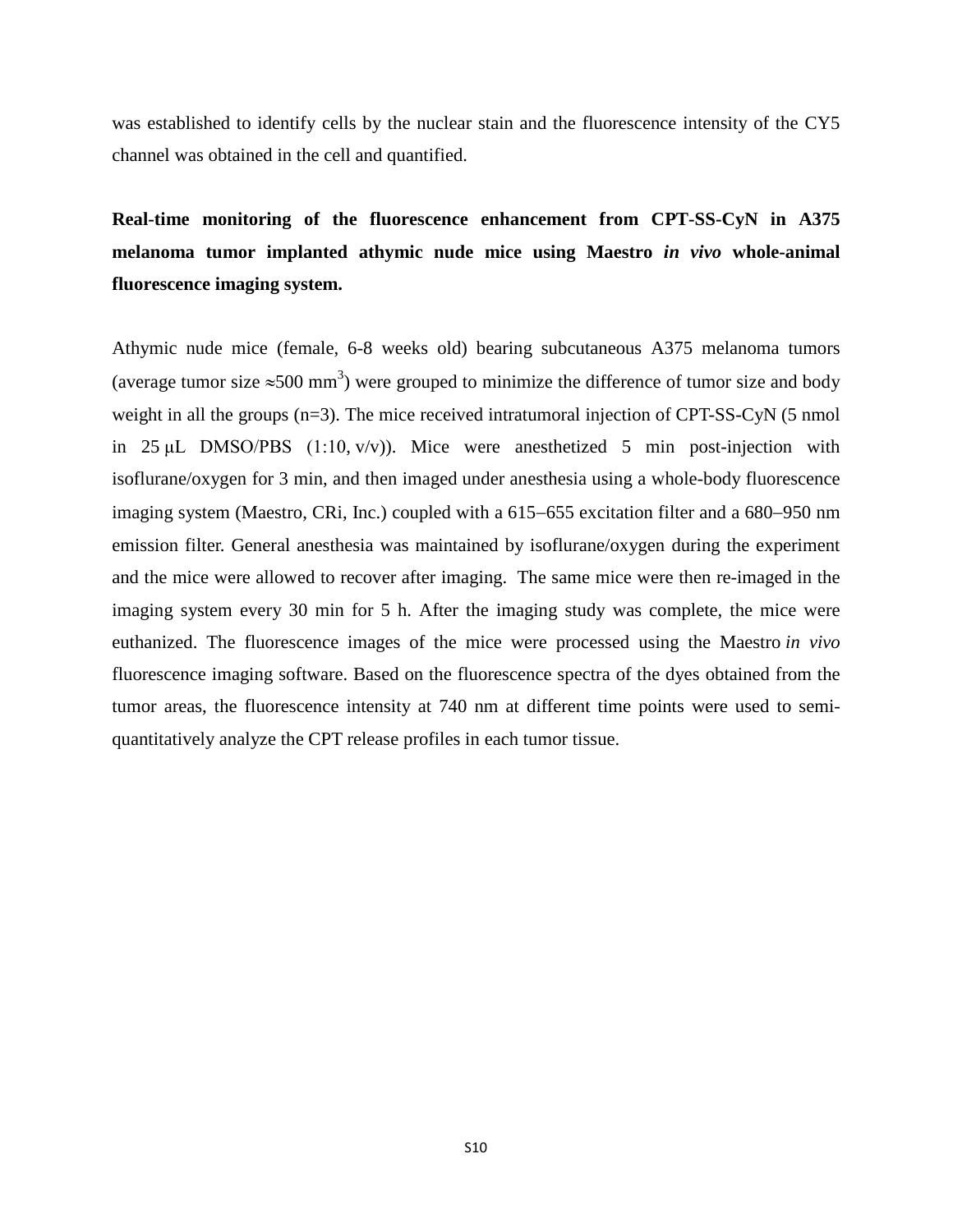

**Figure S1.** <sup>1</sup>H NMR spectrum of TEG-NH<sub>2</sub> in CDCl<sub>3</sub>.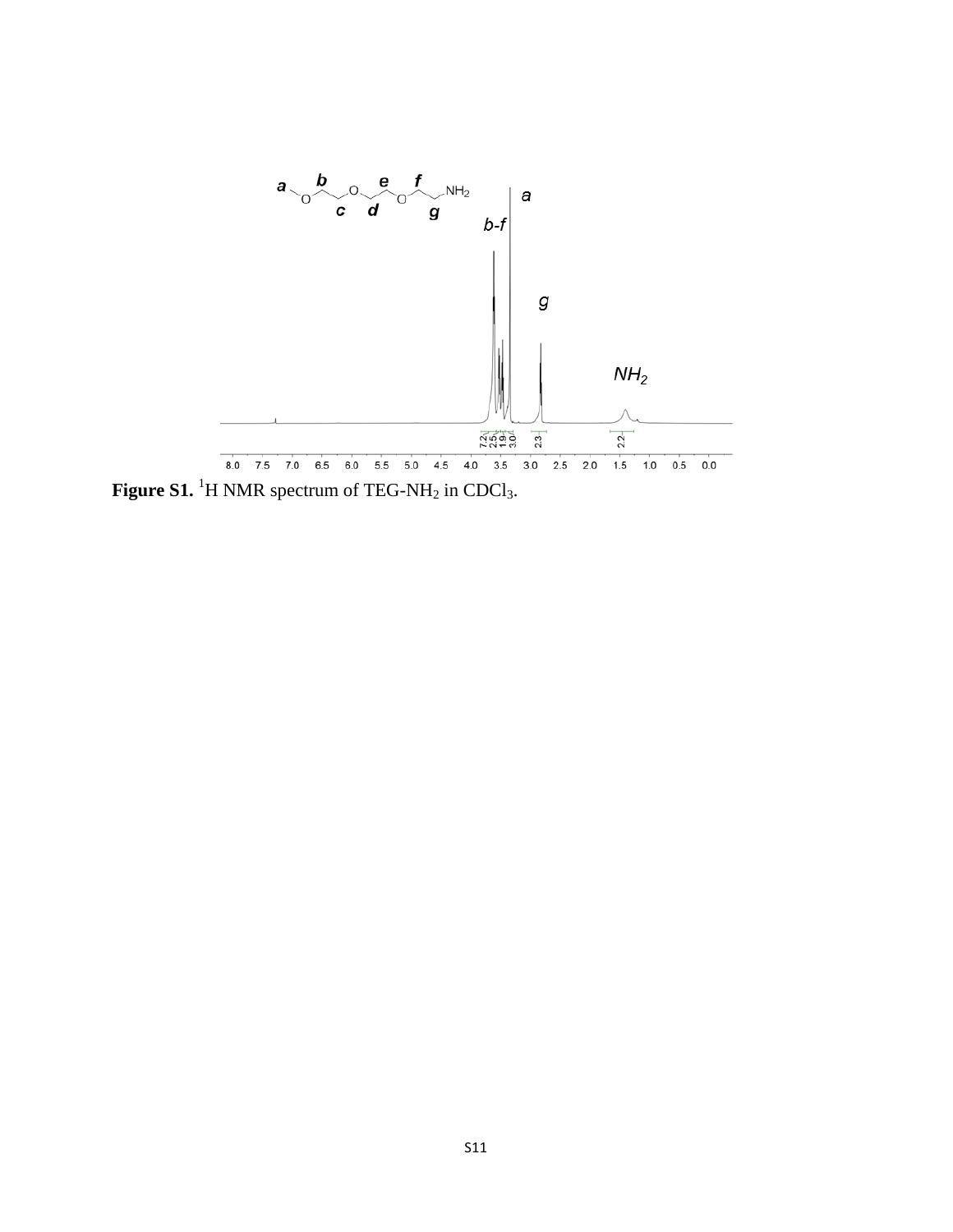

**Figure S2.** <sup>1</sup>H NMR spectrum of CPT-SS-OH in CDCl<sub>3</sub>.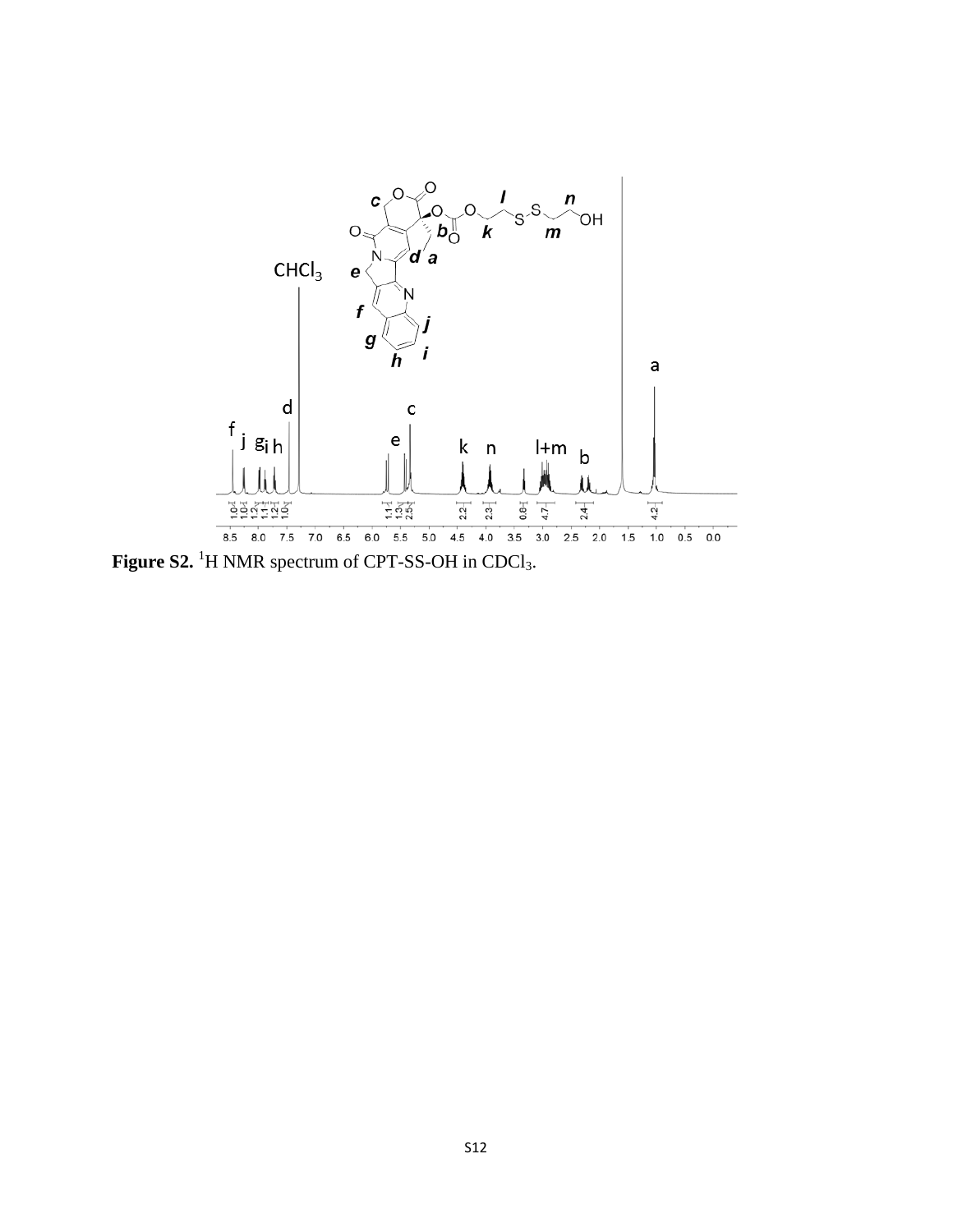

Figure S3.<sup>1</sup>H NMR spectrum of CyN in CDCl<sub>3</sub>.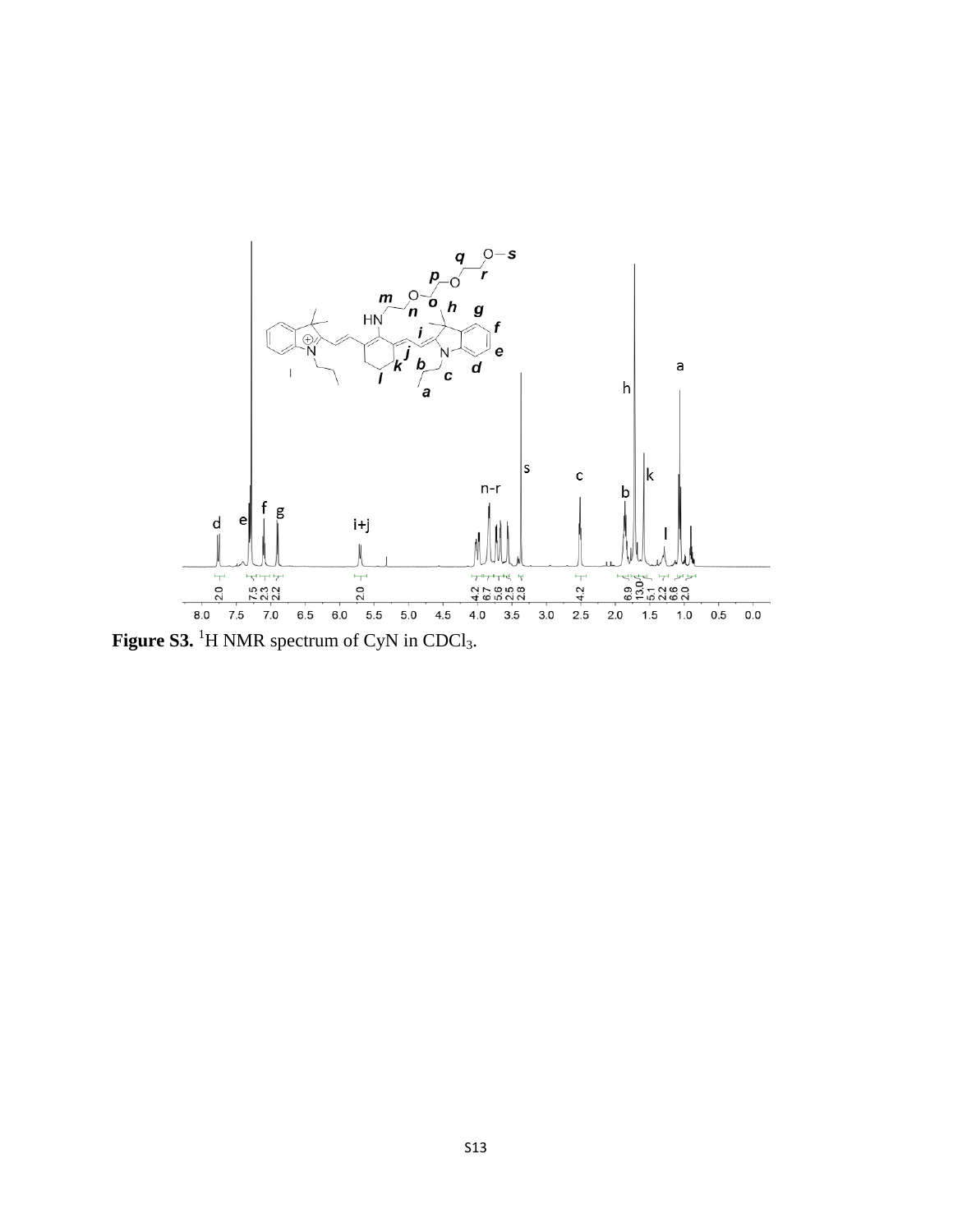

**Figure S4.** <sup>1</sup>H NMR spectrum of CPT-SS-CyN in CDCl<sub>3</sub>.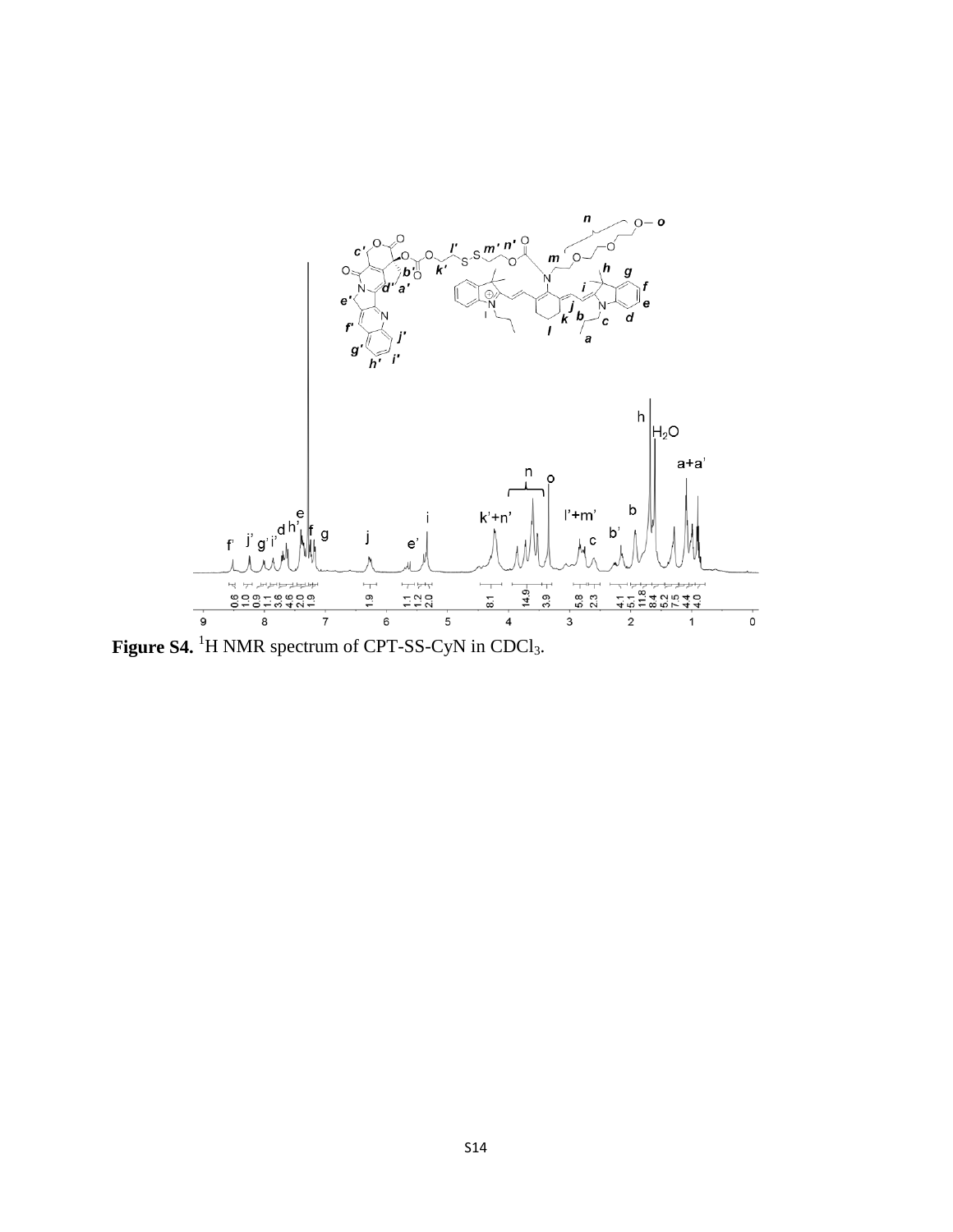

**Figure S5.** ESI-MS spectrum of CPT-SS-CyN.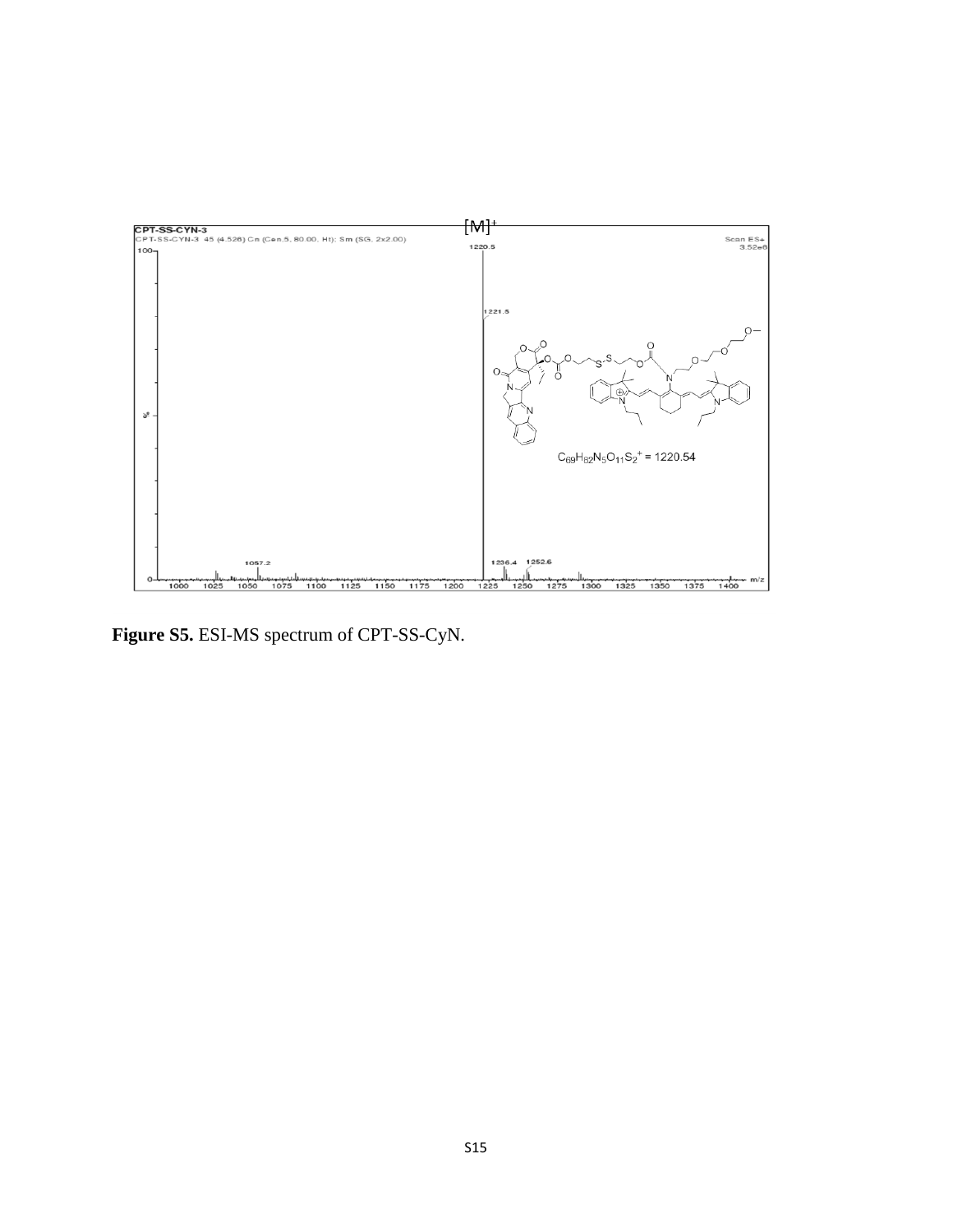

**Figure S6.** HPLC curves of CPT (a), CyN (b) CPT-SS-CyN before (c) and after (d) DTT treatment (10  $\mu$ M of CPT-SS-CyN and 1 mM of DTT in DMF/H<sub>2</sub>O (1:99, v/v) at 37 °C for 2 h).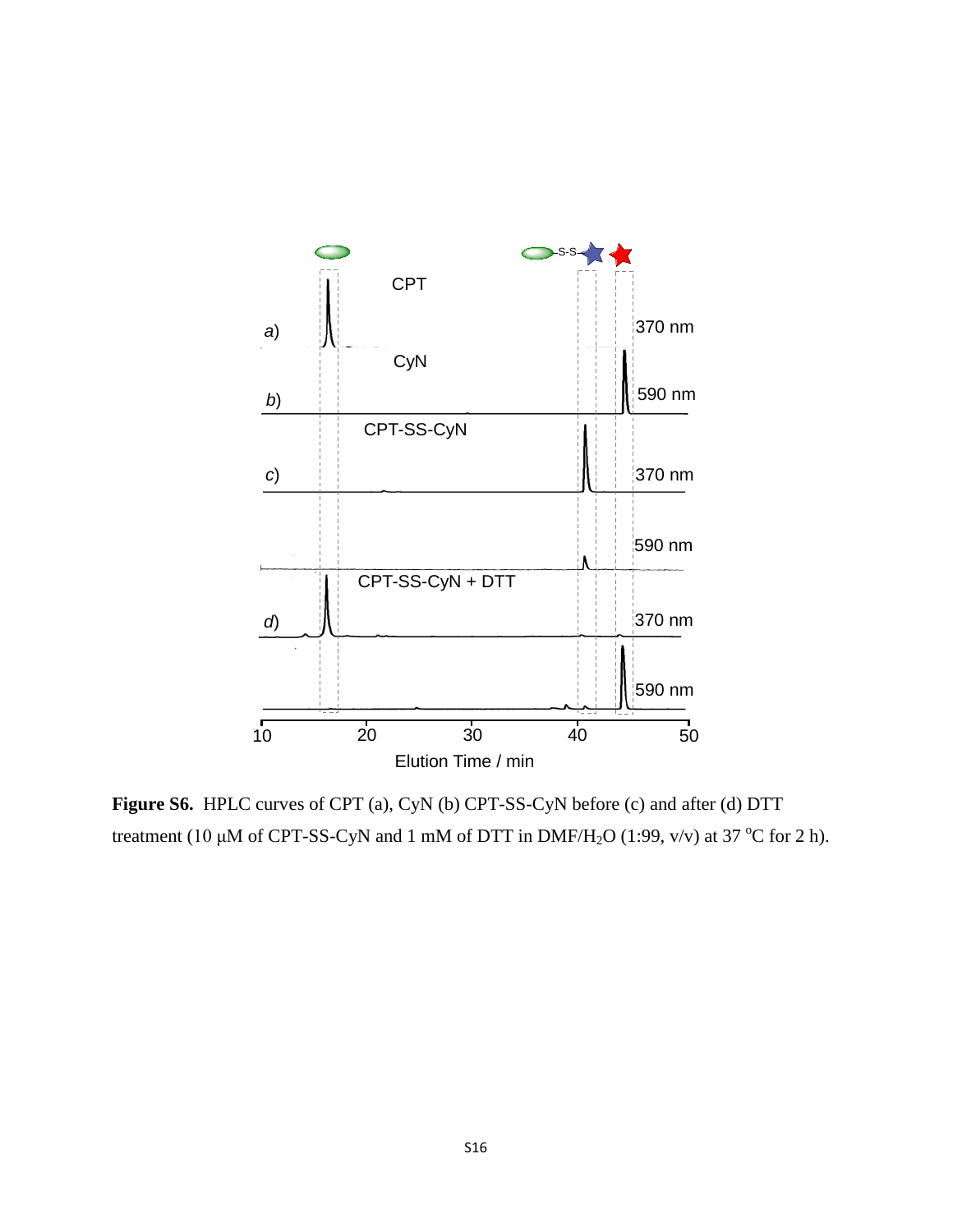

Figure S7. (a) The absorption spectra and (b) excitation spectra (dashed line) and emission spectra (solid line) of CyN, CPT-SS-CyN (10  $\mu$ M) with and without DTT treatment (1 mM).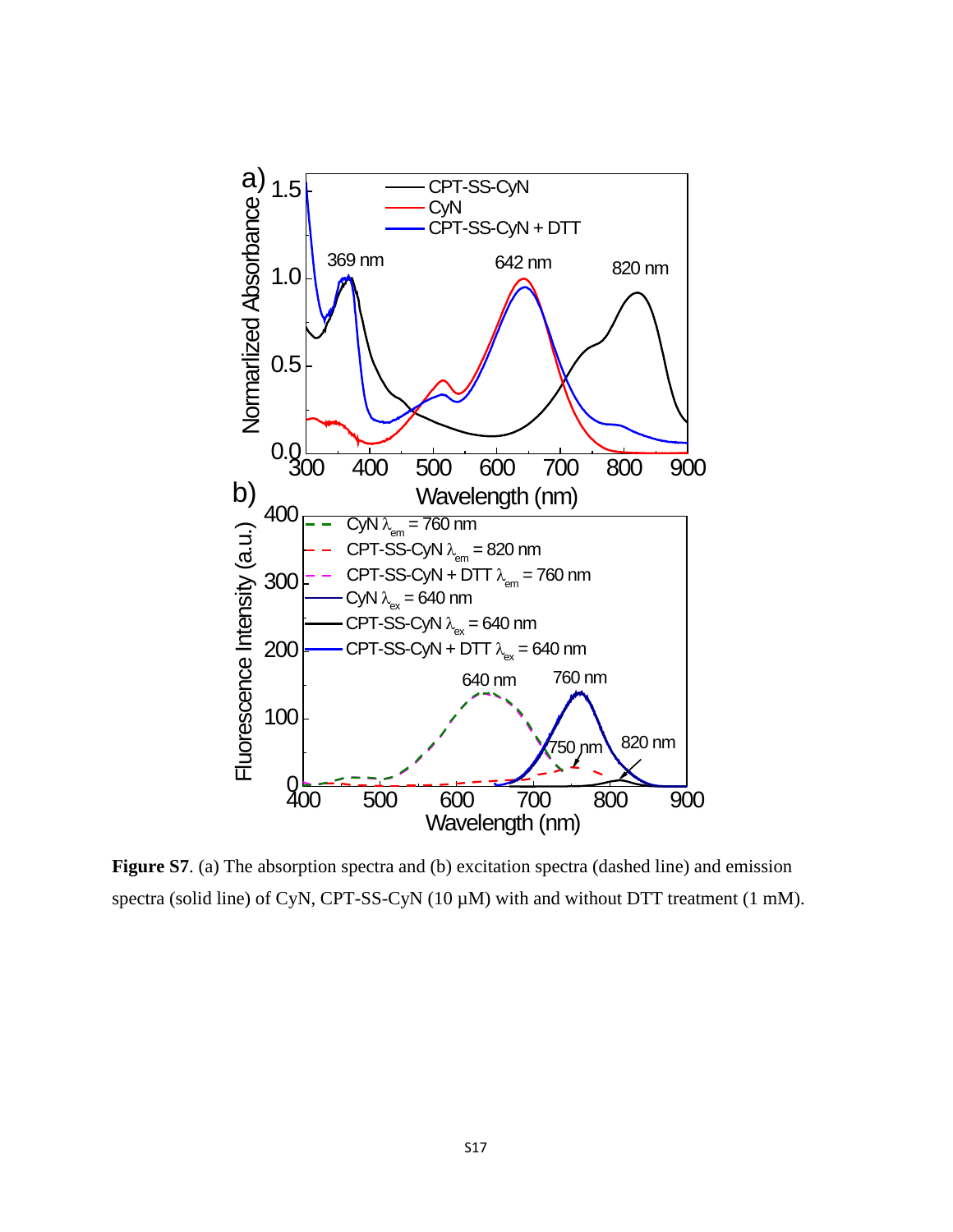

**Figure S8**. (a) Fluorescence intensity change of CPT-SS-CyN (10 µM) at 760 nm treated with DTT at various DTT/CPT-SS-CyN ratios in PBS (pH 7.4). (b) Fluorescence intensity change of CPT-SS-CyN at 760 nm after treatment of different amino acids (amino acid/CPT-SS-CyN molar ratio of 100:1) and GSH in PBS (pH 7.4).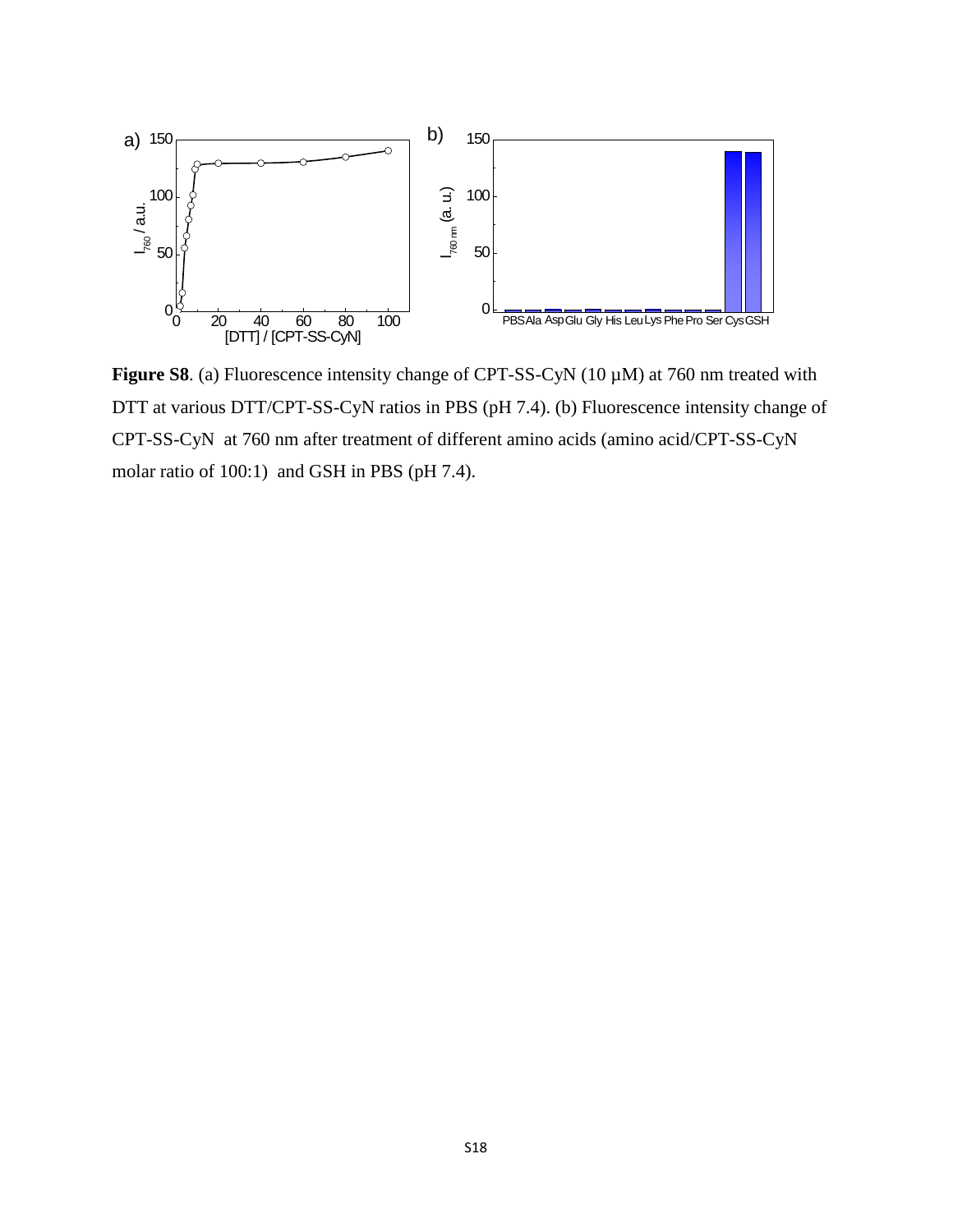

**Figure S9.** (a) Chemical scheme for the non-activatable prodrug CPT-CC-CyN treated with DTT. (b) Fluorescence spectra of the non-activatable prodrug CPT-CC-CyN with and without DTT treatment. (c) Fluorescence images of HeLa cells treated with CPT-SS-CyN on a GE In-Cell Analyzer with QUAD 1 Polychroic. The cells were incubated with serum free DMEM medium containing CPT-SS-CyN  $(0.5 \mu M)$ ; the images were collected after 5 h incubation at 37 <sup>o</sup>C. The nucleus was stained with Hoechst. The cells images were obtained using DAPI channel (excitation at 320-370 nm, emission at 430-580 nm) and Cy5 channel (excitation at 640-660 nm, emission at 680-750 nm).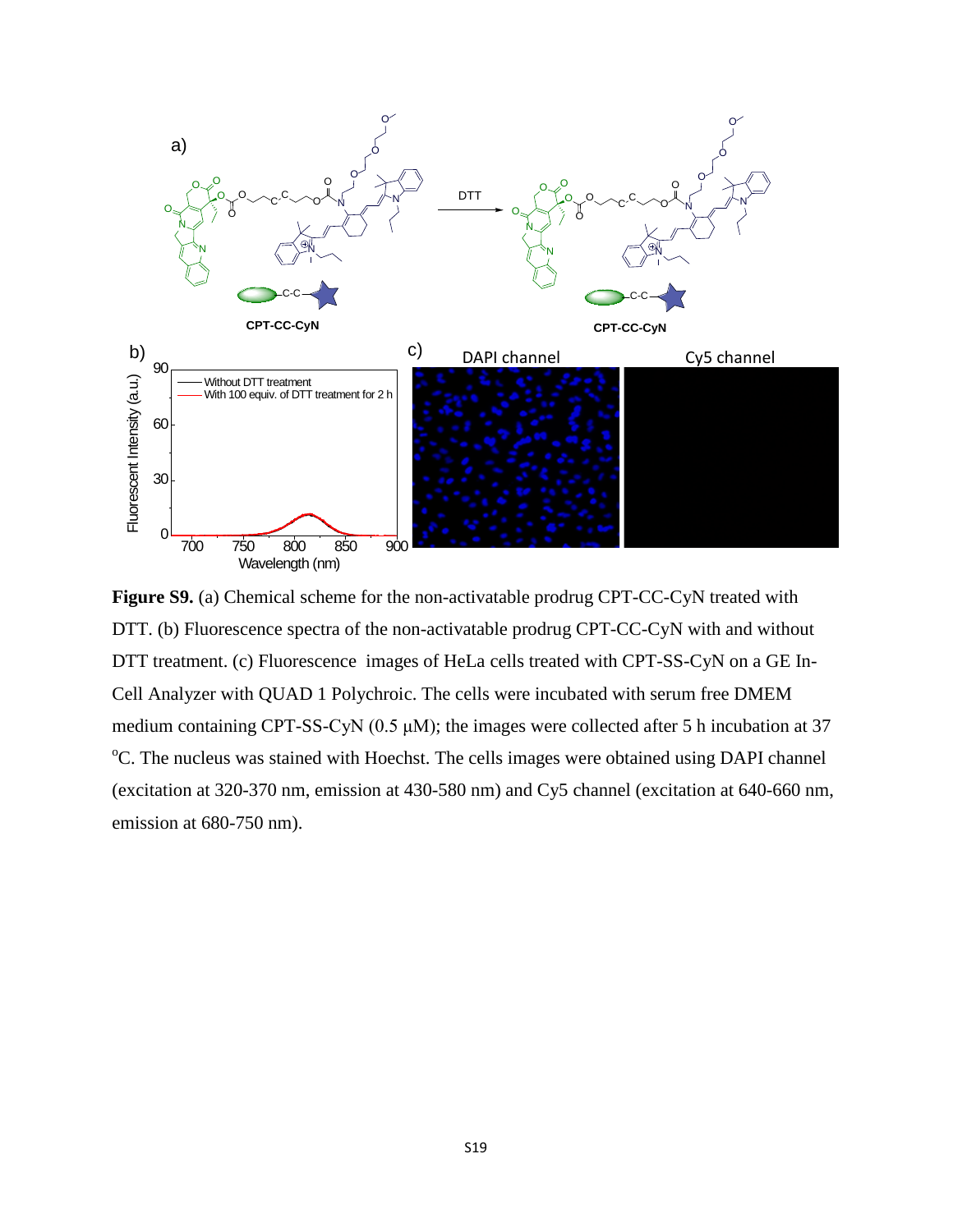

**Figure S10.** (a) Schematic illustration for the analysis of amounts of CyN per cell and fluorescence intensity per cell using GE In Cell Analyzer. (b) Fluorescence curves of lysed cells in the mixture of RIPA lysis buffer and PBS  $(1/3, v/v)$  after 4 h incubation with different dosages of CPT-SS-CyN in HeLa cells ( $\sim 1 \times 10^{7}$ /well). (c) The amounts of CyN per cell at different amount of CPT-SS-CyN applied to HeLa cells. The cell numbers per well were determined by flow cytometry. The total amounts of CyN in the RIPA/PBS  $(1/3, v/v)$  buffer solution were determined by standard curve of the CyN dye (excitation wavelength 640 nm, emission wavelength 740 nm). The amount of CyN per cell was calculated by dividing the total amount of CyN divided by the number of cells per well.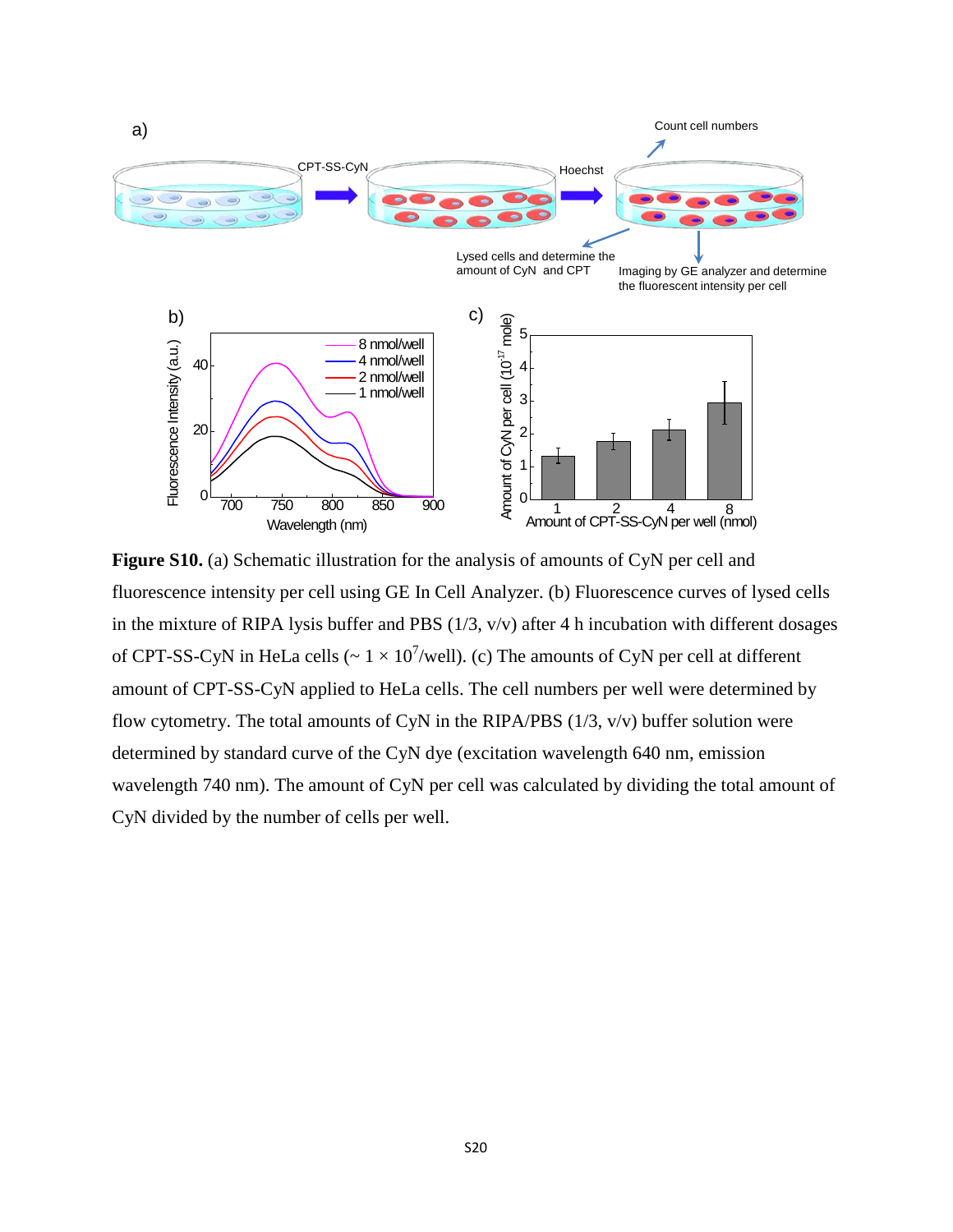



**Figure S11.** Fluorescence images of HeLa cells treated with CPT-SS-CyN by GE In-Cell Analyzer with QUAD 1 Polychroic at DAPI and Cy5 channels with analysis areas.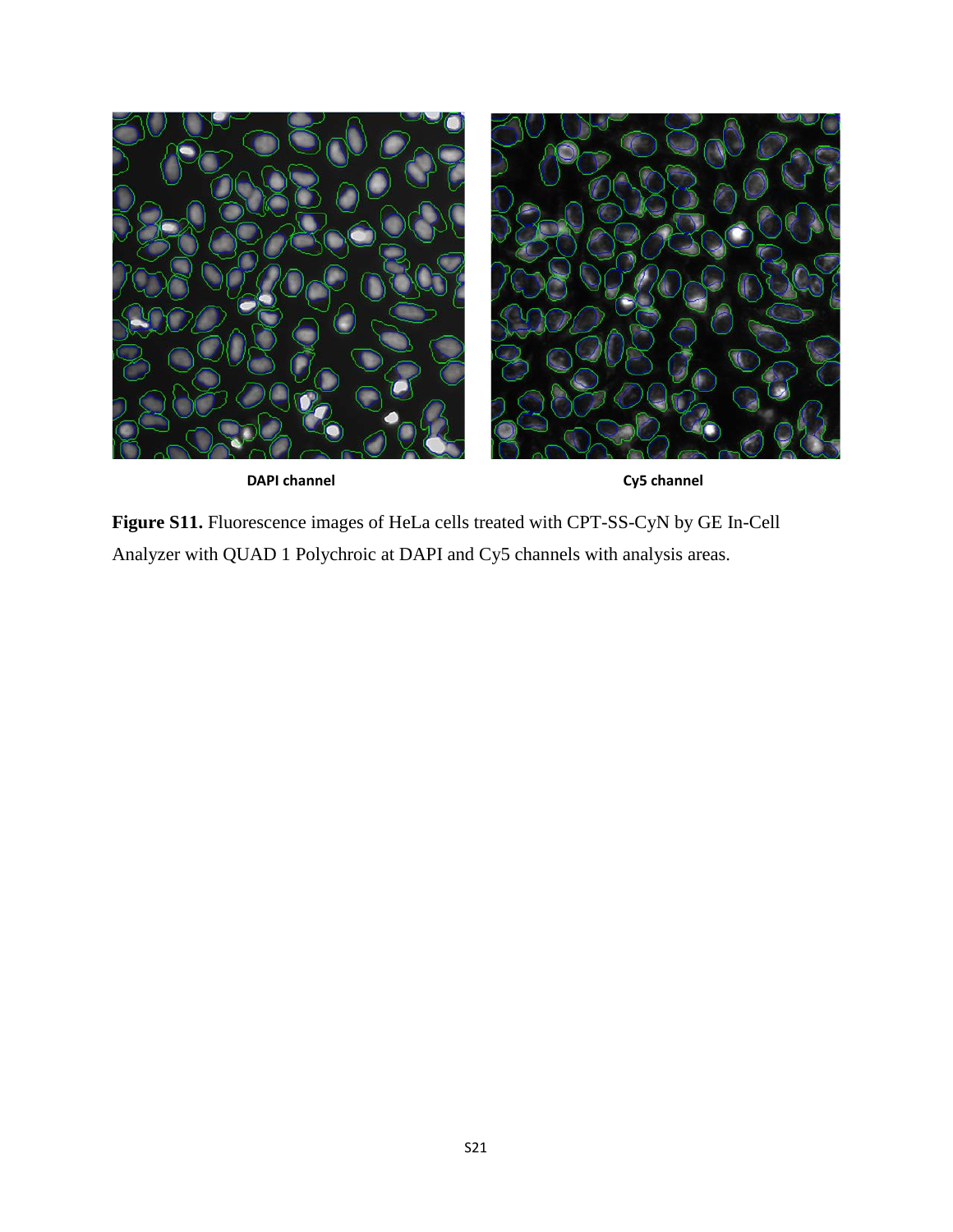

**Figure S12.** Correlation of the average fluorescence intensity per cell analyzed by GE In-Cell Analyzer with QUAD 1 Polychroic with the number of CyN per cell in HeLa cells analyzed by fluorescence spectroscopy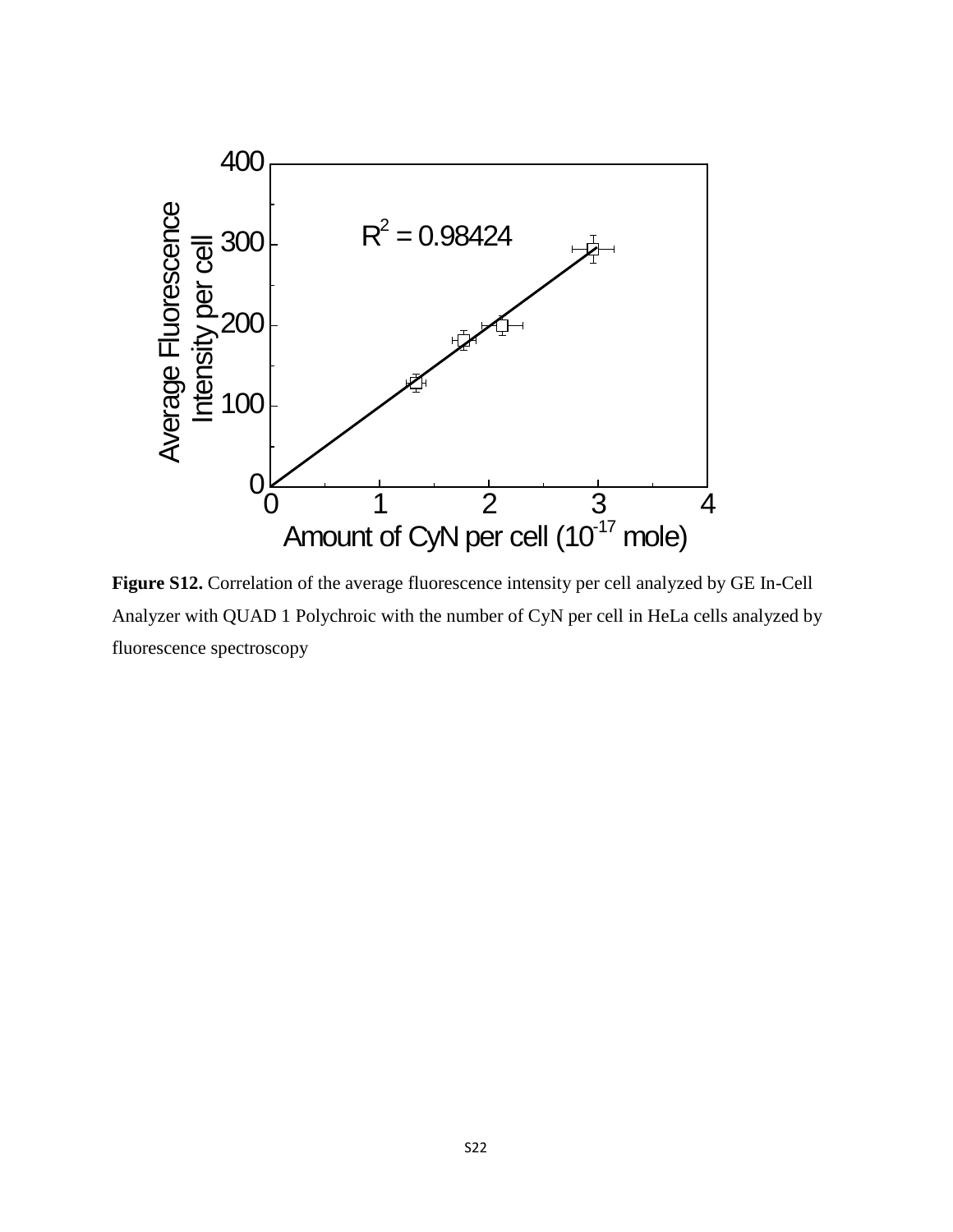

**Figure S13**. Correlation of the average amount of CyN per cell analyzed by fluorescence spectroscope with the average amount of CyN per cell analyzed by LC-MRM/MS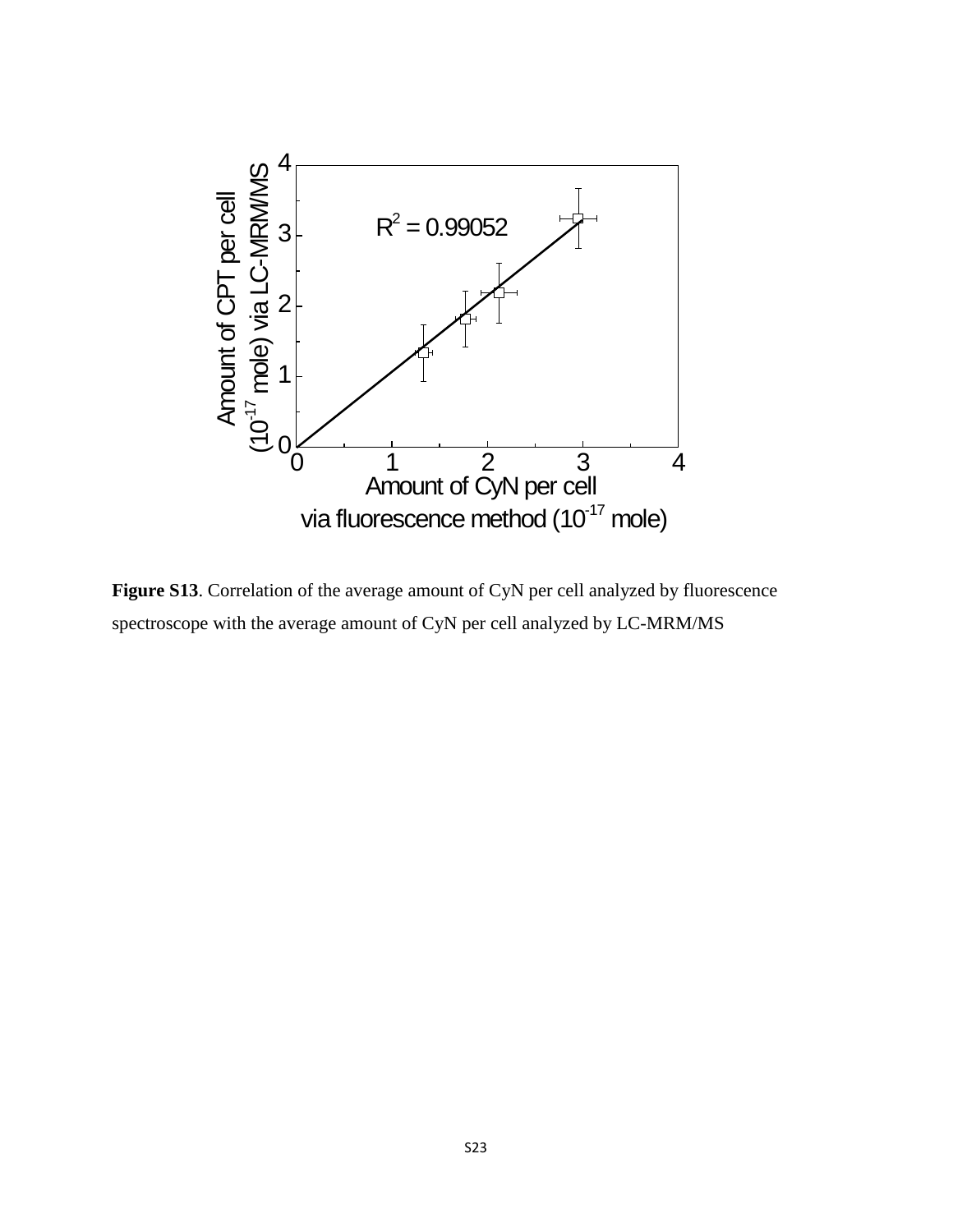

**Figure S14.** Standard curve of the integration ratios of CPT/7-ethyl-10-hydroxycamptothecin (EHCPT) at different CPT concentrations in methanol using EHCPT (200 ng/mL) as the internal standard of LC-MS analysis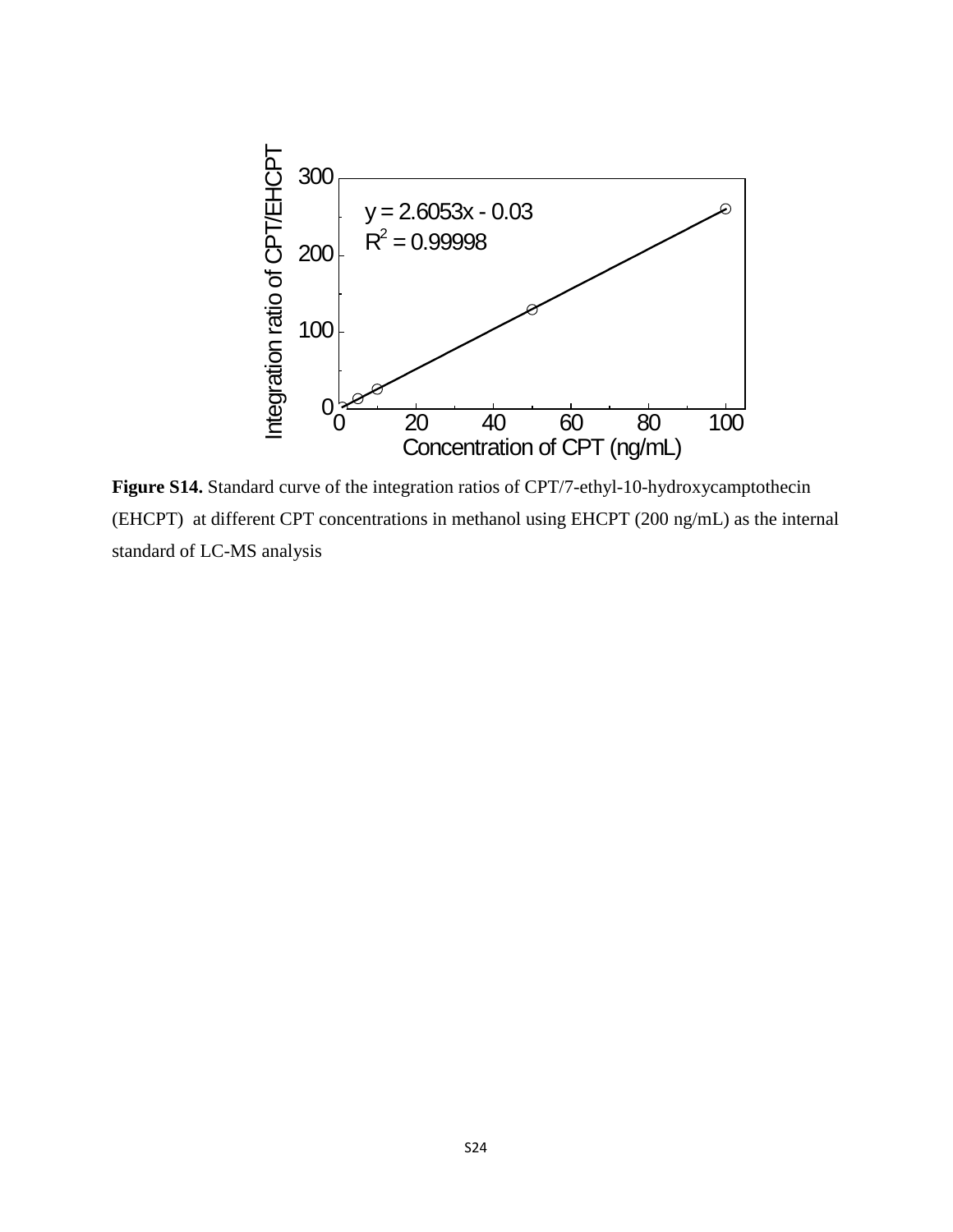

**Figure S15**. Viability of HeLa cells treated with CPT, CyN, CPT-SS-CyN, and CPT-CC-CyN at different concentrations analyzed by microculture tetrazolium (MTT) assay.